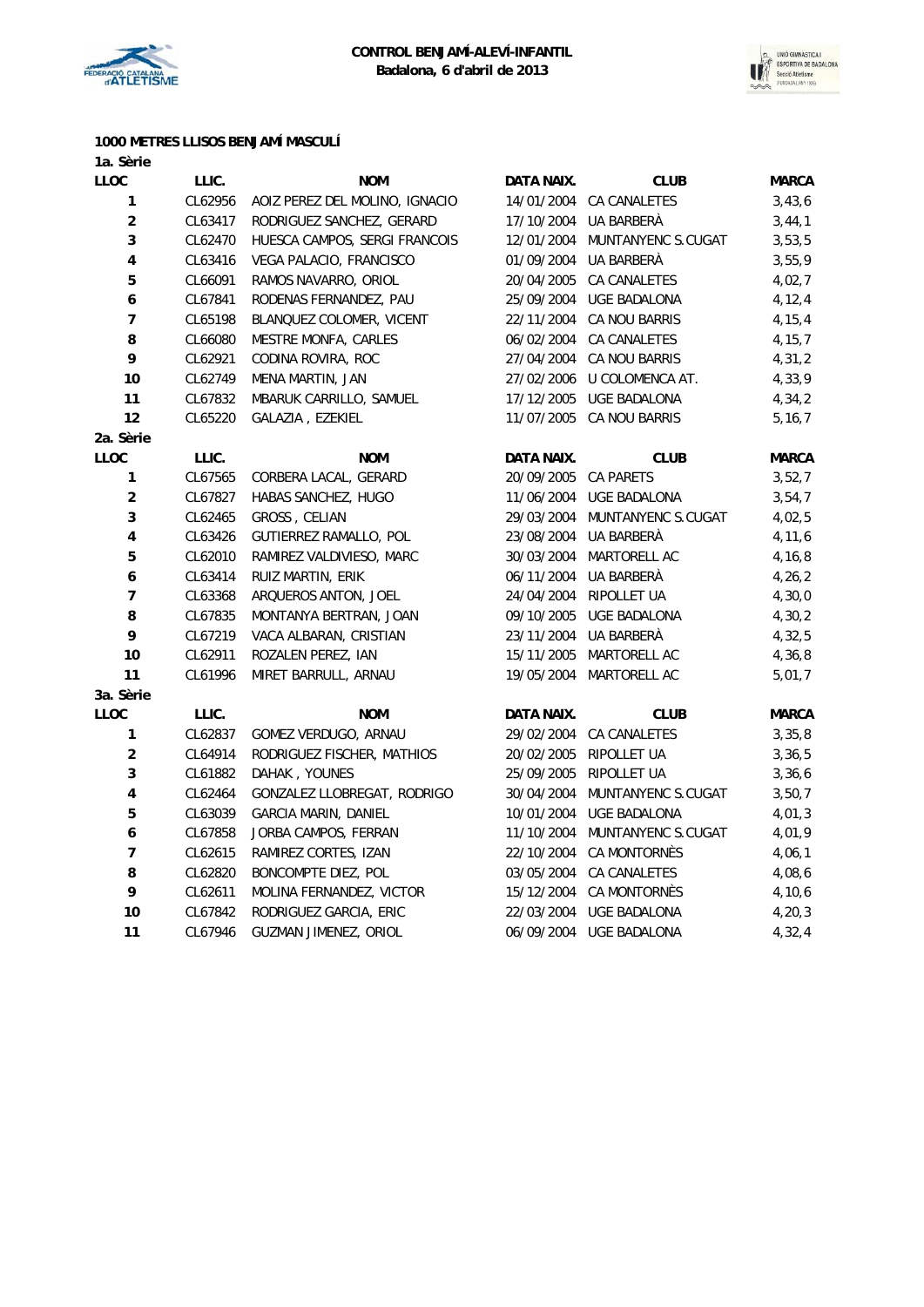



## **SALT DE LLARGADA BENJAMÍ MASCULÍ**

| LLOC                    | LLIC.   | <b>NOM</b>                     | DATA NAIX.           | <b>CLUB</b>                   | <b>MARCA</b> |
|-------------------------|---------|--------------------------------|----------------------|-------------------------------|--------------|
| 1                       | CL63417 | RODRIGUEZ SANCHEZ, GERARD      |                      | 17/10/2004 UA BARBERÀ         | 3,35         |
| $\overline{\mathbf{c}}$ | CL63416 | VEGA PALACIO, FRANCISCO        |                      | 01/09/2004 UA BARBERÀ         | 3,28         |
| 3                       | CL65552 | FONTANALS RAFOLS, MARTI        |                      | 08/05/2005 CE PENEDÈS         | 3,21         |
| 4                       | CL62837 | GOMEZ VERDUGO, ARNAU           |                      | 29/02/2004 CA CANALETES       | 3,13         |
| 5                       | CL62465 | GROSS, CELIAN                  |                      | 29/03/2004 MUNTANYENC S.CUGAT | 3,10         |
| 6                       | CL61996 | MIRET BARRULL, ARNAU           |                      | 19/05/2004 MARTORELL AC       | 3,05         |
| $\overline{7}$          | CL60885 | GIMENEZ PLANELL, JOEL          |                      | 14/09/2005 CA IGUALADA        | 2,87         |
| 8                       | CL67109 | GIMENEZ GILABERT, ARNAU        |                      | 13/11/2004 UGE BADALONA       | 2,86         |
| 9                       | CL62956 | AOIZ PEREZ DEL MOLINO, IGNACIO |                      | 14/01/2004 CA CANALETES       | 2,83         |
| 10                      | CL67842 | RODRIGUEZ GARCIA, ERIC         |                      | 22/03/2004 UGE BADALONA       | 2,76         |
| 11                      | CL67219 | VACA ALBARAN, CRISTIAN         | 23/11/2004           | UA BARBERÀ                    | 2,75         |
| 12                      | CL62464 | GONZALEZ LLOBREGAT, RODRIGO    | 30/04/2004           | MUNTANYENC S.CUGAT            | 2,70         |
| 13                      | CL67841 | RODENAS FERNANDEZ, PAU         | 25/09/2004           | UGE BADALONA                  | 2,69         |
| 14                      | CL67946 | GUZMAN JIMENEZ, ORIOL          |                      | 06/09/2004 UGE BADALONA       | 2,67         |
| 15                      | CL62615 | RAMIREZ CORTES, IZAN           |                      | 22/10/2004 CA MONTORNÈS       | 2,65         |
| 16                      | CL67858 | JORBA CAMPOS, FERRAN           |                      | 11/10/2004 MUNTANYENC S.CUGAT | 2,64         |
| $17$                    | CL61882 | DAHAK, YOUNES                  |                      | 25/09/2005 RIPOLLET UA        | 2,63         |
| $18\,$                  | CL62611 | MOLINA FERNANDEZ, VICTOR       |                      | 15/12/2004 CA MONTORNÈS       | 2,61         |
| 19                      | CL62470 | HUESCA CAMPOS, SERGI FRANCOIS  |                      | 12/01/2004 MUNTANYENC S.CUGAT | 2,60         |
| 20                      | CL66088 | PUJADAS PRAT, LLUIS            |                      | 04/02/2004 CA CANALETES       | 2,60         |
| 21                      | CL62010 | RAMIREZ VALDIVIESO, MARC       |                      | 30/03/2004 MARTORELL AC       | 2,60         |
| $22\,$                  | CL67565 | CORBERA LACAL, GERARD          | 20/09/2005 CA PARETS |                               | 2,53         |
| 23                      | CL65198 | BLANQUEZ COLOMER, VICENT       |                      | 22/11/2004 CA NOU BARRIS      | 2,50         |
| 24                      | CL63426 | GUTIERREZ RAMALLO, POL         |                      | 23/08/2004 UA BARBERA         | 2,44         |
| 25                      | CL64914 | RODRIGUEZ FISCHER, MATHIOS     |                      | 20/02/2005 RIPOLLET UA        | 2,42         |
| 26                      | CL67835 | MONTANYA BERTRAN, JOAN         |                      | 09/10/2005 UGE BADALONA       | 2,41         |
| 27                      | CL63039 | <b>GARCIA MARIN, DANIEL</b>    |                      | 10/01/2004 UGE BADALONA       | 2,32         |
| 28                      | CL65220 | GALAZIA, EZEKIEL               |                      | 11/07/2005 CA NOU BARRIS      | 2,27         |
| 29                      | CL63424 | MUÑOZ MARQUEZ, JULIO           |                      | 05/08/2004 UA BARBERÀ         | 2,26         |
| 30                      | CL64495 | PUJOL REVERTER, MATEU          |                      | 20/03/2004 UGE BADALONA       | 2,25         |
| 31                      | CL67827 | HABAS SANCHEZ, HUGO            |                      | 11/06/2004 UGE BADALONA       | 2,23         |
| 32                      | CL62911 | ROZALEN PEREZ, IAN             |                      | 15/11/2005 MARTORELL AC       | 2,13         |
| 33                      | CL67832 | MBARUK CARRILLO, SAMUEL        |                      | 17/12/2005 UGE BADALONA       | 2,13         |
| 34                      | CL67843 | RODRIGUEZ MASDEU, MARTI        |                      | 07/08/2005 UGE BADALONA       | 2,12         |
| 35                      | CL66080 | MESTRE MONFA, CARLES           |                      | 06/02/2004 CA CANALETES       | 2,08         |
| 36                      | CL62921 | CODINA ROVIRA, ROC             |                      | 27/04/2004 CA NOU BARRIS      | 2,04         |
| 37                      | CL65414 | RAMIREZ CORTES, AARON          |                      | 19/11/2006 CA MONTORNÈS       | 1,95         |
| 38                      | CL63414 | RUIZ MARTIN, ERIK              |                      | 06/11/2004 UA BARBERÀ         | 1,81         |
| 39                      | CL63368 | ARQUEROS ANTON, JOEL           |                      | 24/04/2004 RIPOLLET UA        | 1,62         |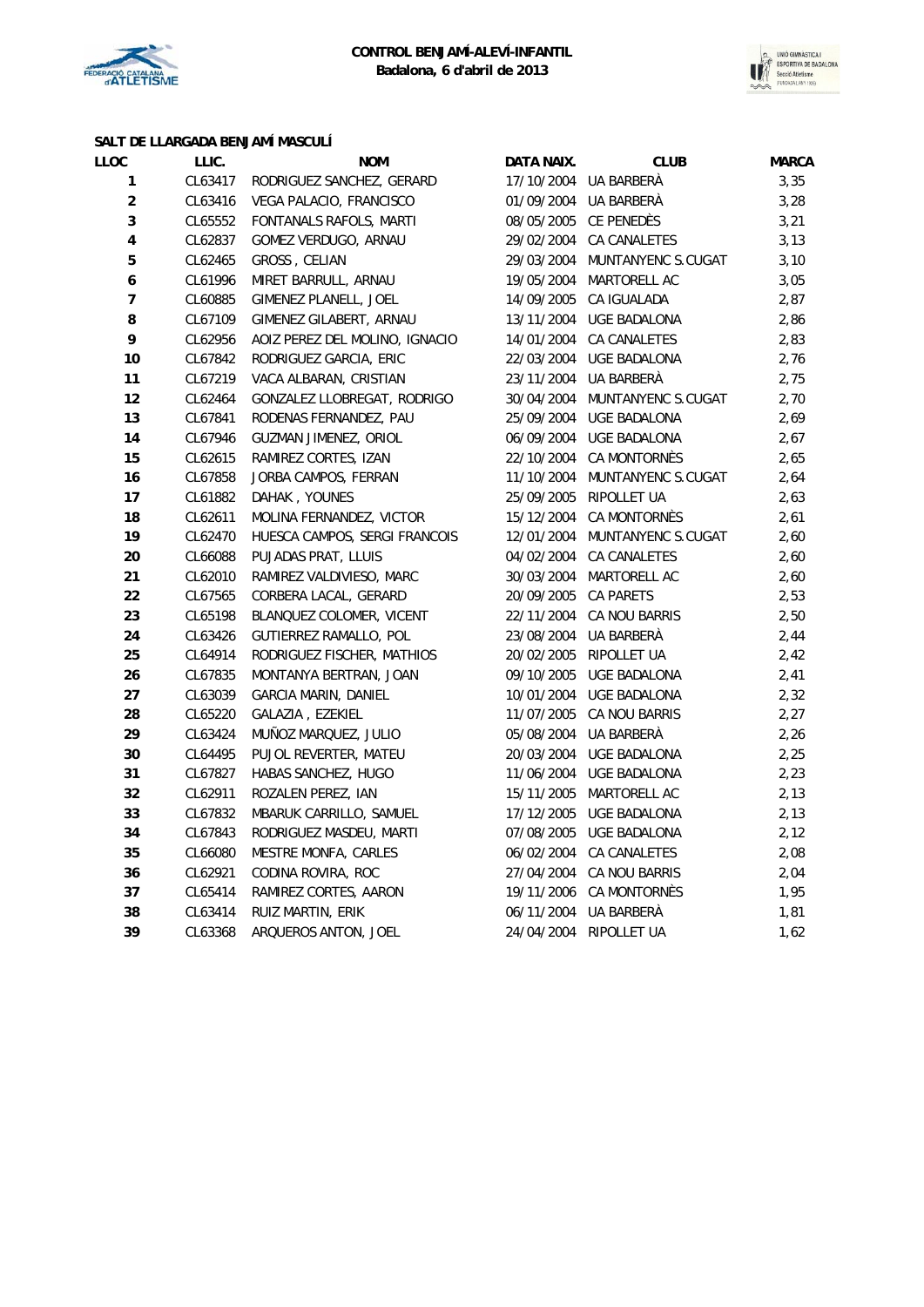



## **1000 METRES LLISOS BENJAMÍ FEMENÍ**

| 1a. Sèrie                |         |                              |                      |                               |              |
|--------------------------|---------|------------------------------|----------------------|-------------------------------|--------------|
| LLOC                     | LLIC.   | <b>NOM</b>                   | DATA NAIX.           | <b>CLUB</b>                   | <b>MARCA</b> |
| 1                        | CL62873 | TERUEL SUBIRATS, BERTA       | 03/03/2004           | CA CANALETES                  | 3,51,7       |
| $\boldsymbol{2}$         | CL61441 | MARTINEZ CEPEDA, VICTORIA    | 09/07/2004           | RIPOLLET UA                   | 3,55,3       |
| 3                        | CL65236 | MENDEZ CASTILLO, SARA        | 24/01/2004           | CA NOU BARRIS                 | 4,00,2       |
| 4                        | CL67819 | BENTAEB GNI, RAYHANA         |                      | 18/01/2004 UGE BADALONA       | 4, 37, 1     |
| 5                        | CL65231 | LACAMBRA MUÑOZ, HELENA       |                      | 02/11/2005 CA NOU BARRIS      | 4,37,6       |
| $\boldsymbol{6}$         | CL63883 | GONZALEZ PERELLO, LAURA      |                      | 30/11/2004 UA BARBERÀ         | 4,40,0       |
| $\overline{7}$           | CL67771 | RODRIGUEZ VENDRELL, LAIA     |                      | 03/05/2005 U COLOMENCA AT.    | 4,40,8       |
| 8                        | CL63421 | ALBIAC VILAS, LAURA          |                      | 09/07/2004 UA BARBERÀ         | 4,40,9       |
| 9                        | CL66007 | SANTOS PEREZ, CLAUDIA        |                      | 24/09/2004 U COLOMENCA AT.    | 4,52,8       |
| 10                       | CL63037 | GARCIA SERRANO, CARLA        |                      | 23/04/2004 UGE BADALONA       | 5,00,2       |
| 11                       | CL67104 | BLANCAFORT PONS, CARLA       | 20/05/2005           | <b>UGE BADALONA</b>           | 5, 19, 9     |
| 12                       | CL63423 | MUÑOZ MARQUEZ, LUCIA         |                      | 05/08/2004 UA BARBERÀ         | 5,32,8       |
| 2a. Sèrie                |         |                              |                      |                               |              |
| LLOC                     | LLIC.   | <b>NOM</b>                   | DATA NAIX.           | <b>CLUB</b>                   | <b>MARCA</b> |
| $\mathbf{1}$             | CL62863 | PEREZ GARCIA, LAURA          |                      | 03/03/2004 CA CANALETES       | 4,17,9       |
| $\boldsymbol{2}$         | CL67849 | VALVERDE DIAZ, SANDRA        |                      | 20/09/2005 UGE BADALONA       | 4,32,8       |
| 3                        | CL65732 | FILBA GIRALT, ARIADNA        | 19/04/2005 CA MOLLET |                               | 4,36,0       |
| $\pmb{4}$                | CL66538 | AKANDE, ADEDAYO AYOMI BUSAYO |                      | 24/08/2006 MARTORELL AC       | 4,38,6       |
| 5                        | CL63422 | SERRANO RAMIREZ, LIDIA       | 04/10/2004           | UA BARBERÀ                    | 4,39,0       |
| $\boldsymbol{6}$         | CL63410 | MARTINEZ RAMOS, ALBA         |                      | 20/06/2004 UA BARBERÀ         | 5, 16, 3     |
| $\overline{7}$           | CL63046 | NAVARRO PADILLA, ABRIL       |                      | 17/09/2004 UGE BADALONA       | 5, 17, 7     |
| 8                        | CL65413 | PUJOL CORCOLES, ELSA         |                      | 27/12/2005 CA MONTORNÈS       | 5, 18, 9     |
| 9                        | CL68206 | MOYA PEREZ, CLAUDIA          |                      | 28/09/2005 ISS - L'HOSPITALET | 5, 27, 6     |
| 3a. Sèrie                |         |                              |                      |                               |              |
| LLOC                     | LLIC.   | <b>NOM</b>                   | DATA NAIX.           | <b>CLUB</b>                   | <b>MARCA</b> |
| 1                        | CL63457 | QUINTANA JULIO, IRIS         |                      | 12/04/2004 CA MALGRAT         | 4,04,1       |
| $\overline{\mathbf{c}}$  | CL62822 | CARVAJAL TUDELA, MARTA       | 08/10/2004           | CA CANALETES                  | 4,07,3       |
| 3                        | CL64920 | GOMEZ JIMENEZ, PAULA         | 29/07/2004 CA PARETS |                               | 4,14,6       |
| $\overline{\mathbf{4}}$  | CL66058 | CABALLER MANTECON, MARIONA   |                      | 27/10/2004 CA CANALETES       | 4,19,4       |
| 5                        | CL62963 | BLASCO CLARAMONTE, ANNA      | 19/07/2004 UA RUBÍ   |                               | 4, 24, 3     |
| $\boldsymbol{6}$         | CL66544 | HERNANDEZ MARTIN, AINA       |                      | 16/06/2005 MARTORELL AC       | 4,27,5       |
| $\overline{\phantom{a}}$ | CL65729 | EJARQUE RAMOS, PAULA         | 27/11/2004 CA MOLLET |                               | 4,40,8       |
| 8                        | CL67947 | LUNA FERNANDEZ, ANDREA       |                      | 27/02/2004 UGE BADALONA       | 4,43,7       |
| 9                        | CL65915 | GIL CALDERON, CLAUDIA        |                      | 07/11/2005 CA MALGRAT         | 4,43,9       |
| 4a. Sèrie                |         |                              |                      |                               |              |
| LLOC                     | LLIC.   | <b>NOM</b>                   | DATA NAIX.           | <b>CLUB</b>                   | <b>MARCA</b> |
| 1                        | CL62945 | RUIZ HERNANDEZ, ALBA         | 22/03/2004           | CA NOU BARRIS                 | 4,04,8       |
| $\boldsymbol{2}$         | CL62936 | MUAKUKU EÑESO, IGAMBO        | 27/09/2004           | CA NOU BARRIS                 | 4,10,1       |
| 3                        | CL62875 | URRUTIA HERRERA, AINA        | 30/07/2004           | CA CANALETES                  | 4,18,8       |
| 4                        | CL66107 | TOUS BOSCH, CRISTINA         | 14/04/2004           | CA CANALETES                  | 4,22,3       |
| 5                        | CL66050 | ALFONSO MEDERO, MARINA       | 14/06/2005           | CA CANALETES                  | 4,29,5       |
| $\boldsymbol{6}$         | CL63015 | PUJADAS DIAZ, JOANA          | 13/09/2004           | CA NOU BARRIS                 | 4,32,1       |
| $\overline{7}$           | CL65193 | ARGILES CABALLERO, CLAUDIA   | 09/08/2004           | CA NOU BARRIS                 | 4,36,6       |
| 8                        | CL65267 | SOTOS PEREZ, PAULA           | 21/11/2004           | CA NOU BARRIS                 | 4,40,4       |
| 9                        | CL64491 | GALLARDO RUBIALES, BERTA     |                      | 06/08/2004 UGE BADALONA       | 5,08,9       |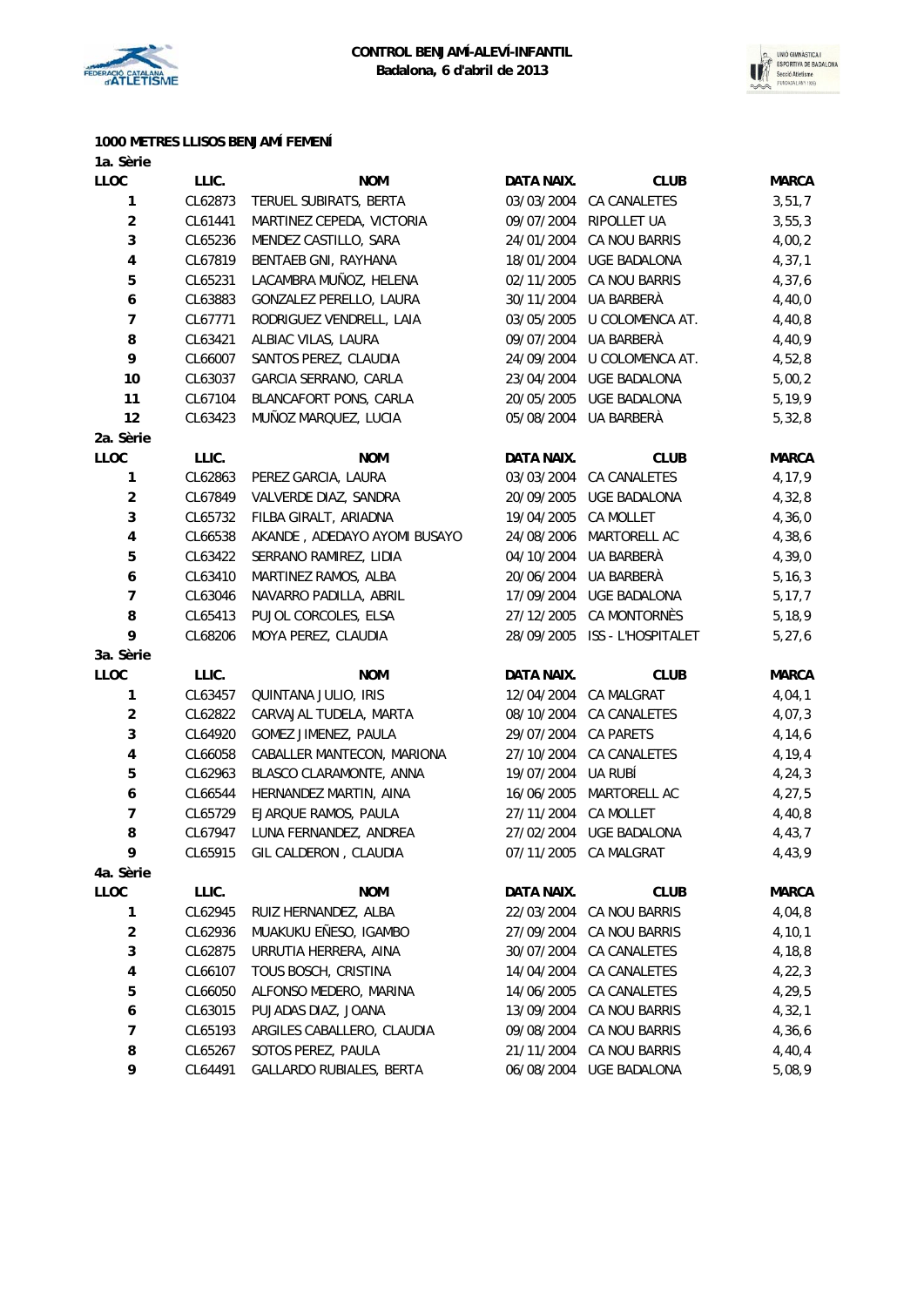



### **LLANÇAMENT DE PILOTA BENJAMÍ FEMENÍ**

| LLOC                     | LLIC.   | <b>NOM</b>                         | DATA NAIX.           | <b>CLUB</b>                   | <b>MARCA</b> |
|--------------------------|---------|------------------------------------|----------------------|-------------------------------|--------------|
| 1                        | CL65236 | MENDEZ CASTILLO, SARA              |                      | 24/01/2004 CA NOU BARRIS      | 18,66        |
| $\mathbf 2$              | CL62449 | CHARBONNIER GALVAN, CLARA          |                      | 19/02/2004 MUNTANYENC S.CUGAT | 16,64        |
| 3                        | CL65427 | VIVES GALBANY, LAIA                |                      | 07/08/2005 CA MONTORNÈS       | 16,50        |
| $\overline{\mathbf{4}}$  | CL62945 | RUIZ HERNANDEZ, ALBA               |                      | 22/03/2004 CA NOU BARRIS      | 14,57        |
| 5                        | CL62923 | DE LA HOZ GARCIA, LARA             |                      | 05/04/2004 CA NOU BARRIS      | 14,42        |
| 6                        | CL62936 | MUAKUKU EÑESO, IGAMBO              |                      | 27/09/2004 CA NOU BARRIS      | 13,85        |
| $\overline{\phantom{a}}$ | CL63015 | PUJADAS DIAZ, JOANA                |                      | 13/09/2004 CA NOU BARRIS      | 13,48        |
| 8                        | CL67771 | RODRIGUEZ VENDRELL, LAIA           |                      | 03/05/2005 U COLOMENCA AT.    | 13,43        |
| 9                        | CL62963 | BLASCO CLARAMONTE, ANNA            | 19/07/2004 UA RUBÍ   |                               | 13,31        |
| 10                       | CL65915 | GIL CALDERON, CLAUDIA              |                      | 07/11/2005 CA MALGRAT         | 12,92        |
| 11                       | CL63457 | QUINTANA JULIO, IRIS               |                      | 12/04/2004 CA MALGRAT         | 12,75        |
| 12                       | CL64920 | GOMEZ JIMENEZ, PAULA               | 29/07/2004 CA PARETS |                               | 11,94        |
| 13                       | CL63410 | MARTINEZ RAMOS, ALBA               |                      | 20/06/2004 UA BARBERÀ         | 11,80        |
| 14                       | CL62863 | PEREZ GARCIA, LAURA                |                      | 03/03/2004 CA CANALETES       | 11,54        |
| 15                       | CL64491 | GALLARDO RUBIALES, BERTA           |                      | 06/08/2004 UGE BADALONA       | 11,45        |
| 16                       | CL62822 | CARVAJAL TUDELA, MARTA             |                      | 08/10/2004 CA CANALETES       | 11,32        |
| 17                       | CL67104 | BLANCAFORT PONS, CARLA             |                      | 20/05/2005 UGE BADALONA       | 11,29        |
| 18                       | CL67849 | VALVERDE DIAZ, SANDRA              |                      | 20/09/2005 UGE BADALONA       | 11, 12       |
| 19                       | CL63883 | GONZALEZ PERELLO, LAURA            |                      | 30/11/2004 UA BARBERÀ         | 10,92        |
| 20                       | CL63429 | MUÑOZ GUIJARRO, MARIA              |                      | 25/12/2004 ISS - L'HOSPITALET | 10,81        |
| 21                       | CL63046 | NAVARRO PADILLA, ABRIL             |                      | 17/09/2004 UGE BADALONA       | 10,56        |
| 22                       | CL62617 | TRISTANY RODRIGUEZ, MARTINA        |                      | 19/11/2004 CA MONTORNÈS       | 10, 10       |
| 23                       | CL66007 | SANTOS PEREZ, CLAUDIA              |                      | 24/09/2004 U COLOMENCA AT.    | 9,94         |
| 24                       | CL65267 | SOTOS PEREZ, PAULA                 |                      | 21/11/2004 CA NOU BARRIS      | 9,90         |
| 25                       | CL65729 | EJARQUE RAMOS, PAULA               | 27/11/2004 CA MOLLET |                               | 9,71         |
| 26                       | CL57117 | SERRA VILADRICH, POL               |                      | 22/08/2002 MUNTANYENC S.CUGAT | 9,33         |
| 28                       | CL68152 | MUR RODRIGUEZ, CRISTINA            |                      | 18/06/2004 MUNTANYENC S.CUGAT | 8,90         |
| 29                       | CL67819 | BENTAEB GNI, RAYHANA               |                      | 18/01/2004 UGE BADALONA       | 8,85         |
| 30                       | CL66544 | HERNANDEZ MARTIN, AINA             | 16/06/2005           | MARTORELL AC                  | 8,74         |
| 31                       | CL62875 | URRUTIA HERRERA, AINA              |                      | 30/07/2004 CA CANALETES       | 8,48         |
| 32                       | CL63421 | ALBIAC VILAS, LAURA                |                      | 09/07/2004 UA BARBERÀ         | 8,45         |
| 33                       | CL66058 | CABALLER MANTECON, MARIONA         |                      | 27/10/2004 CA CANALETES       | 8,44         |
| 34                       | CL66538 | AKANDE, ADEDAYO AYOMI BUSAYO       |                      | 24/08/2006 MARTORELL AC       | 7,98         |
| 35                       | CL68206 | MOYA PEREZ, CLAUDIA                |                      | 28/09/2005 ISS - L'HOSPITALET | 7,92         |
| 36                       |         | CL65193 ARGILES CABALLERO, CLAUDIA |                      | 09/08/2004 CA NOU BARRIS      | 7,79         |
| 37                       | CL65732 | FILBA GIRALT, ARIADNA              | 19/04/2005           | CA MOLLET                     | 7,70         |
| 38                       | CL63423 | MUÑOZ MARQUEZ, LUCIA               | 05/08/2004           | UA BARBERÀ                    | 7,69         |
| 39                       | CL68140 | CAMOS FORNIER, PAULA               | 10/06/2004           | MUNTANYENC S.CUGAT            | 7,55         |
| 40                       | CL63037 | GARCIA SERRANO, CARLA              | 23/04/2004           | UGE BADALONA                  | 7,48         |
| 41                       | CL66050 | ALFONSO MEDERO, MARINA             | 14/06/2005           | CA CANALETES                  | 7,20         |
| 42                       | CL65413 | PUJOL CORCOLES, ELSA               | 27/12/2005           | CA MONTORNÈS                  | 6,45         |
| 43                       | CL63422 | SERRANO RAMIREZ, LIDIA             | 04/10/2004           | UA BARBERÀ                    | 6,14         |
| 44                       | CL63048 | ORTEGA DE SOUSSA, CARLA            | 30/04/2004           | UGE BADALONA                  | 5,52         |
|                          |         |                                    |                      |                               |              |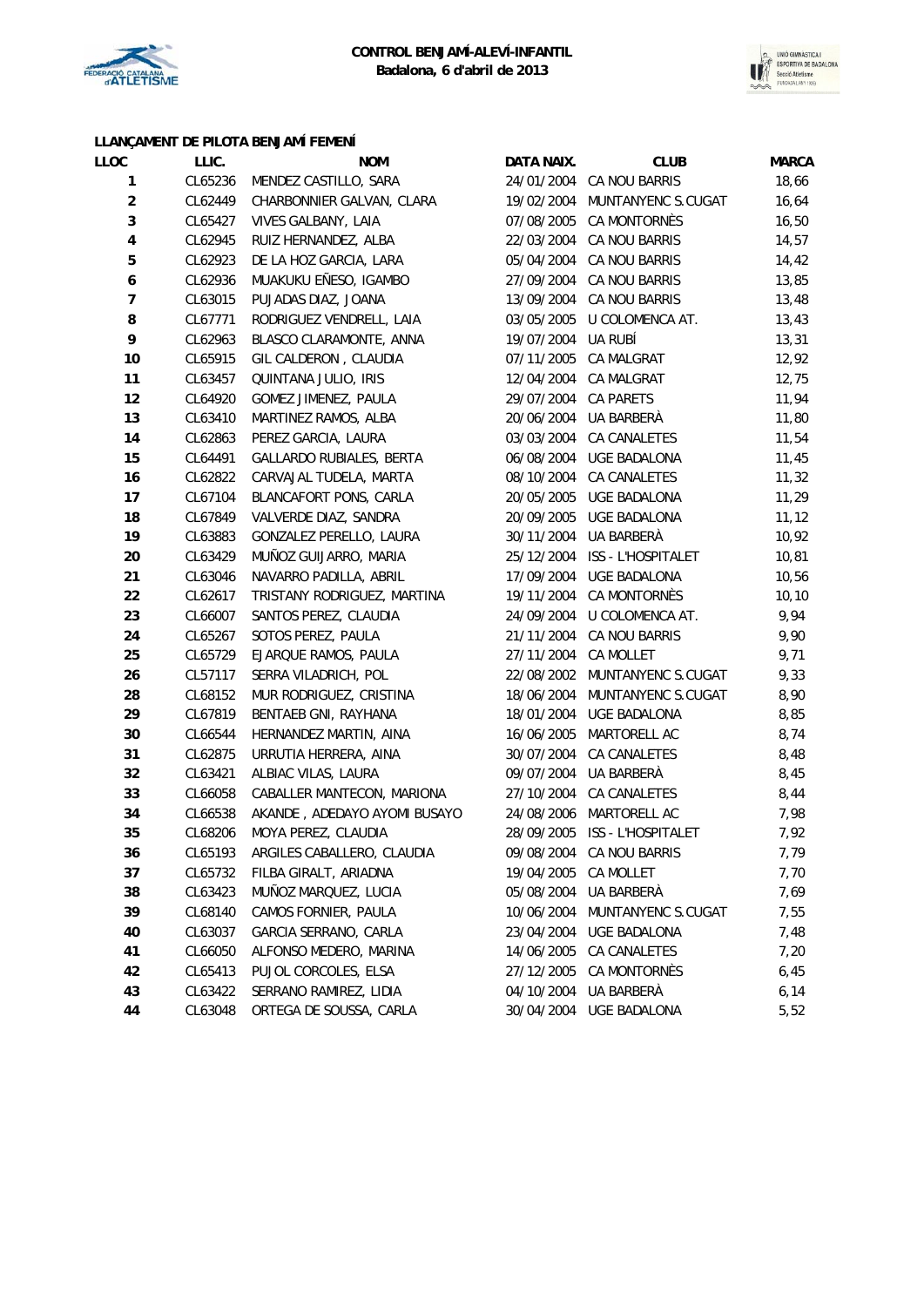



# **60 METRES LLISOS ALEVÍ MASCULÍ**

| 1a. Sèrie               |         |                                     |                      |                               |              |
|-------------------------|---------|-------------------------------------|----------------------|-------------------------------|--------------|
| <b>LLOC</b>             | LLIC.   | <b>NOM</b>                          | <b>DATA NAIX.</b>    | <b>CLUB</b>                   | <b>MARCA</b> |
| $\mathbf{1}$            | CL67697 | ALFONSO MEDERO, ADRIA               |                      | 11/07/2002 CA CANALETES       | 9,0          |
| $\overline{c}$          | CL62832 | GARCIA FERNANDEZ, ALAN              |                      | 01/10/2002 CA CANALETES       | 9,7          |
| 3                       | CL62601 | ABAD CAMPINS, ORIOL                 |                      | 16/07/2002 CA MONTORNÈS       | 10,2         |
| 2a. Sèrie               |         |                                     |                      |                               |              |
| <b>LLOC</b>             | LLIC.   | <b>NOM</b>                          | DATA NAIX.           | <b>CLUB</b>                   | <b>MARCA</b> |
| $\mathbf{1}$            | CL64536 | CHERKAOUI, ZAKARIA                  |                      | 28/04/2002 UA TERRASSA        | 9,0          |
| $\overline{c}$          | CL65128 | JOVER PUJOL, EDGAR                  |                      | 08/03/2002 UA TERRASSA        | 9,3          |
| 3                       | CL59857 | TAULATS BRAOS, DIDAC                |                      | 24/09/2003 CORNELLÀ AT.       | 9,8          |
| 4                       | CL62559 | LARROYA RAMON, NARCIS               | 17/05/2002 CA PARETS |                               | 10,1         |
| 3a. Sèrie               |         |                                     |                      |                               |              |
| <b>LLOC</b>             | LLIC.   | <b>NOM</b>                          | DATA NAIX.           | <b>CLUB</b>                   | <b>MARCA</b> |
| $\mathbf{1}$            | CL57965 | MATA MARTY, PAU                     |                      | 23/02/2002 UGE BADALONA       | 9,2          |
| $\overline{\mathbf{c}}$ | CL64928 | ZANUY ALVARERES, QUIM               | 06/07/2002 CA PARETS |                               | 9,6          |
| 3                       | CL66737 | FUENTES MAS, GERARD                 |                      | 17/07/2003 UA TERRASSA        | 10,0         |
| 4                       | CL67949 | MIR ALFEREZ, LUCAS                  |                      | 16/12/2003 UGE BADALONA       | 10,3         |
| 4a. Sèrie               |         |                                     |                      |                               |              |
| <b>LLOC</b>             | LLIC.   | <b>NOM</b>                          | <b>DATA NAIX.</b>    | <b>CLUB</b>                   | <b>MARCA</b> |
| $\mathbf{1}$            | CL61276 | SALA MUÑOZ, MARC                    |                      | 21/02/2003 MUNTANYENC S.CUGAT | 8,9          |
| $\overline{c}$          | CL64927 | REVELLES SERRA, MARC                | 26/04/2003 CA PARETS |                               | 9,0          |
| 3                       | CL60014 | <b>BAREA RIOS, MARCOS</b>           |                      | 27/05/2003 UA BARBERÀ         | 9,8          |
| $\overline{\mathbf{4}}$ | CL63030 | BIELSA BARTOLI, XAVIER              |                      | 19/04/2003 UGE BADALONA       | 11,1         |
| 5a. Sèrie               |         |                                     |                      |                               |              |
| <b>LLOC</b>             | LLIC.   | <b>NOM</b>                          | DATA NAIX.           | <b>CLUB</b>                   | <b>MARCA</b> |
| $\mathbf{1}$            | CL62458 | FABRA COCHRANE, TOM                 | 02/01/2003           | MUNTANYENC S.CUGAT            | 9,3          |
| $\overline{c}$          | CL62895 | ANDREU GERIQUE, DAVID               |                      | 08/02/2002 MARTORELL AC       | 9,5          |
| 3                       | CL64908 | PUBILL VILARDELL, BERNAT            |                      | 21/03/2003 RIPOLLET UA        | 9,9          |
| 4                       | CL64918 | CODINA PINEDA, JOEL                 | 17/09/2003 CA PARETS |                               | 11,0         |
| 6a. Sèrie               |         |                                     |                      |                               |              |
| <b>LLOC</b>             | LLIC.   | <b>NOM</b>                          | DATA NAIX.           | <b>CLUB</b>                   | <b>MARCA</b> |
| 1                       | CL59527 | DE LA TORRE BELANA, JOAN            |                      | 13/01/2003 RIPOLLET UA        | 9,3          |
| $\overline{\mathbf{c}}$ |         | CL65265 SOLETO BASILIO, JOSE MIGUEL |                      | 14/12/2003 CA NOU BARRIS      | 9,5          |
| 3                       | CL62480 | RUIZ JOVER, EDOUARD                 |                      | 11/04/2003 MUNTANYENC S.CUGAT | 10,3         |
| 7a. Sèrie               |         |                                     |                      |                               |              |
| LLOC                    | LLIC.   | <b>NOM</b>                          | DATA NAIX.           | <b>CLUB</b>                   | <b>MARCA</b> |
| $\mathbf{1}$            | CL66103 | TIBURCIO GOMEZ, TEO                 |                      | 12/01/2002 CA CANALETES       | 9,2          |
| $\overline{\mathbf{c}}$ | CL58611 | ROMEO BARCELO, ALBERT               |                      | 08/12/2002 CA CANALETES       | 9,5          |
| 3                       | CL59725 | PEREZ DURAN, RAUL                   |                      | 30/03/2003 CA MONTORNÈS       | 9,9          |
| 4                       | CL62974 | MALAVE SURRALLES, MARC              | 04/02/2003 UA RUBÍ   |                               | 10,1         |
| 8a. Sèrie               |         |                                     |                      |                               |              |
| <b>LLOC</b>             | LLIC.   | <b>NOM</b>                          | DATA NAIX.           | <b>CLUB</b>                   | <b>MARCA</b> |
| $\mathbf{1}$            | CL63336 | SEDANO GUIMERANS, DAVID             |                      | 05/08/2002 GA LLUÏSOS MATARO  | 9,7          |
| $\overline{\mathbf{c}}$ | CL62970 | FERNANDEZ MARTINEZ, NESTOR          | 06/03/2002 UA RUBÍ   |                               | 9,9          |
| 3                       | CL60204 | SERRA PI, MATEU                     |                      | 23/12/2002 UGE BADALONA       | 10, 6        |
| 4                       |         | CL65999 JORDAN CORDOBA, ARNAU       |                      | 24/09/2003 U COLOMENCA AT.    | 11,8         |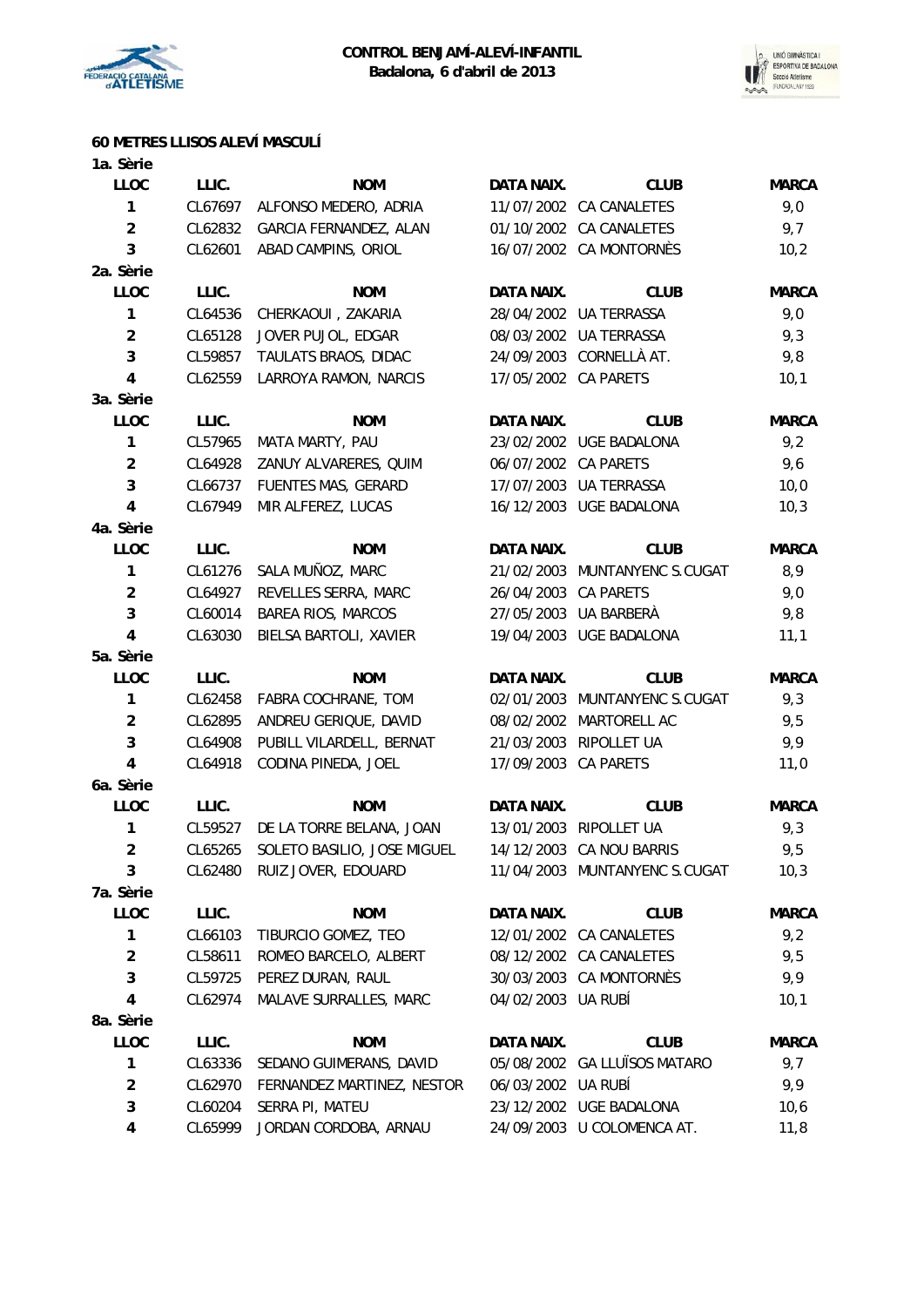



| 9a. Sèrie               |         |                               |                      |                               |              |
|-------------------------|---------|-------------------------------|----------------------|-------------------------------|--------------|
| <b>LLOC</b>             | LLIC.   | <b>NOM</b>                    | <b>DATA NAIX.</b>    | <b>CLUB</b>                   | <b>MARCA</b> |
| $\mathbf{1}$            | CL68107 | GONZALEZ FAÑANAS, JOSE        | 02/10/2003           | MUNTANYENC S.CUGAT            | 9,0          |
| $\overline{a}$          | CL64247 | MONTERO ARROYO, TRISTAN       |                      | 30/07/2002 RIPOLLET UA        | 9,8          |
| 3                       | CL66546 | MADRIGAL TITOS, JOEL          |                      | 16/01/2003 MARTORELL AC       | 11,1         |
| $\overline{4}$          | CL65871 | MARTINEZ MORTE, GERARD        |                      | 18/12/2002 GA LLUÏSOS MATARO  | 11,4         |
| 10a. Sèrie              |         |                               |                      |                               |              |
| <b>LLOC</b>             | LLIC.   | <b>NOM</b>                    | <b>DATA NAIX.</b>    | <b>CLUB</b>                   | <b>MARCA</b> |
| 1                       | CL57396 | JARO LOPEZ, JOEL              |                      | 18/03/2002 CA MALGRAT         | 9,7          |
| $\overline{a}$          | CL57117 | SERRA VILADRICH, POL          |                      | 22/08/2002 MUNTANYENC S.CUGAT | 9,9          |
| 3                       | CL62983 | SOLER PRIOR, JAN              | 04/10/2002 UA RUBÍ   |                               | 10,1         |
| $\overline{\mathbf{4}}$ | CL63364 | VELASCO TELLO, RAUL           |                      | 26/02/2002 PENYA APA ANEM-HI  | 10,3         |
| 11a. Sèrie              |         |                               |                      |                               |              |
| <b>LLOC</b>             | LLIC.   | <b>NOM</b>                    | DATA NAIX.           | <b>CLUB</b>                   | <b>MARCA</b> |
| 1                       | CL58285 | FONTAS ROBERT, TELM           |                      | 23/05/2002 CA MALGRAT         | 9,2          |
| $\boldsymbol{2}$        | CL63363 | GARCIA MORALES, ALEJANDRO     |                      | 10/02/2002 PENYA APA ANEM-HI  | 9,6          |
| 3                       | CL62898 | CABELLO MIGUELEZ, MARTIN      |                      | 30/05/2003 MARTORELL AC       | 10,1         |
| $\overline{\mathbf{4}}$ | CL67110 | HERNANDEZ GALASO, PAU         |                      | 27/09/2002 UGE BADALONA       | 10,9         |
| 12a. Sèrie              |         |                               |                      |                               |              |
| <b>LLOC</b>             | LLIC.   | <b>NOM</b>                    | <b>DATA NAIX.</b>    | <b>CLUB</b>                   | <b>MARCA</b> |
| 1                       | CL65402 | LAVIUZZA SILVERA, LUCAS MATEO |                      | 09/05/2002 CA MONTORNÈS       | 8,7          |
| $\overline{a}$          | CL67212 | VILLARREAL ARIAS, JAVIER      | 14/08/2002           | MARTORELL AC                  | 9,7          |
| 3                       | CL65731 | FILBA GIRALT, VICENÇ          | 17/03/2003           | CA MOLLET                     | 10,1         |
| $\overline{4}$          | CL63774 | JIMENEZ AGUAYO, ADRIAN        | 26/11/2003 CA MOLLET |                               | 10,4         |
| 13a. Sèrie              |         |                               |                      |                               |              |
| <b>LLOC</b>             | LLIC.   | <b>NOM</b>                    | <b>DATA NAIX.</b>    | <b>CLUB</b>                   | <b>MARCA</b> |
| 1                       | CL65862 | <b>GARI PINA, CRISTIAN</b>    | 04/11/2003           | <b>GA LLUÏSOS MATARO</b>      | 9,2          |
| $\overline{a}$          | CL65879 | MOLINA NIETO, JOSEP ORIOL     |                      | 03/09/2003 GA LLUÏSOS MATARO  | 9,8          |
| 3                       | CL66545 | LIRIA PINEDO, JAN             |                      | 12/12/2003 MARTORELL AC       | 10,1         |
| $\overline{a}$          | CL63319 | DE HARO PONCE, PAU            |                      | 04/02/2002 GA LLUÏSOS MATARO  | 11,0         |
| 14a. Sèrie              |         |                               |                      |                               |              |
| <b>LLOC</b>             | LLIC.   | <b>NOM</b>                    | <b>DATA NAIX.</b>    | <b>CLUB</b>                   | <b>MARCA</b> |
| 1                       | CL67845 | RODRIGUEZ PEREZ, VICTOR       |                      | 10/02/2003 UGE BADALONA       | 10,3         |
|                         |         |                               |                      |                               |              |

## **600 METRES LLISOS ALEVÍ MASCULÍ**

| 1a. Sèrie   |         |                             |                      |                              |              |
|-------------|---------|-----------------------------|----------------------|------------------------------|--------------|
| <b>LLOC</b> | LLIC.   | <b>NOM</b>                  | DATA NAIX.           | <b>CLUB</b>                  | <b>MARCA</b> |
|             | CL57550 | SEGURA PESUDO, BEZA         |                      | 13/01/2002 CA CANALETES      | 1,53,7       |
| 2           | CL62832 | GARCIA FERNANDEZ, ALAN      |                      | 01/10/2002 CA CANALETES      | 1,53,9       |
| 3           | CL67697 | ALFONSO MEDERO, ADRIA       |                      | 11/07/2002 CA CANALETES      | 1,56,8       |
| 4           | CL59857 | TAULATS BRAOS, DIDAC        |                      | 24/09/2003 CORNELLÀ AT.      | 1,58,3       |
| 5           | CL67826 | GORDILLO CEREZO, TONI       |                      | 26/07/2002 UGE BADALONA      | 2,02,3       |
| 6           | CL63364 | <b>VELASCO TELLO, RAUL</b>  |                      | 26/02/2002 PENYA APA ANEM-HI | 2,06,8       |
| 7           | CL62559 | LARROYA RAMON, NARCIS       | 17/05/2002 CA PARETS |                              | 2,08,1       |
| 8           | CL62601 | ABAD CAMPINS, ORIOL         |                      | 16/07/2002 CA MONTORNÈS      | 2,09,3       |
| 9           | CL67949 | MIR ALFEREZ, LUCAS          | 16/12/2003           | UGE BADALONA                 | 2, 13, 5     |
| 10          | CL65416 | RAMIREZ ARMENTA, PABLO      |                      | 12/04/2002 CA MONTORNÈS      | 2,15,9       |
| 11          | CL65265 | SOLETO BASILIO, JOSE MIGUEL |                      | 14/12/2003 CA NOU BARRIS     | 2, 16, 3     |
| 12          | CL67110 | HERNANDEZ GALASO, PAU       | 27/09/2002           | UGE BADALONA                 | 2.16.9       |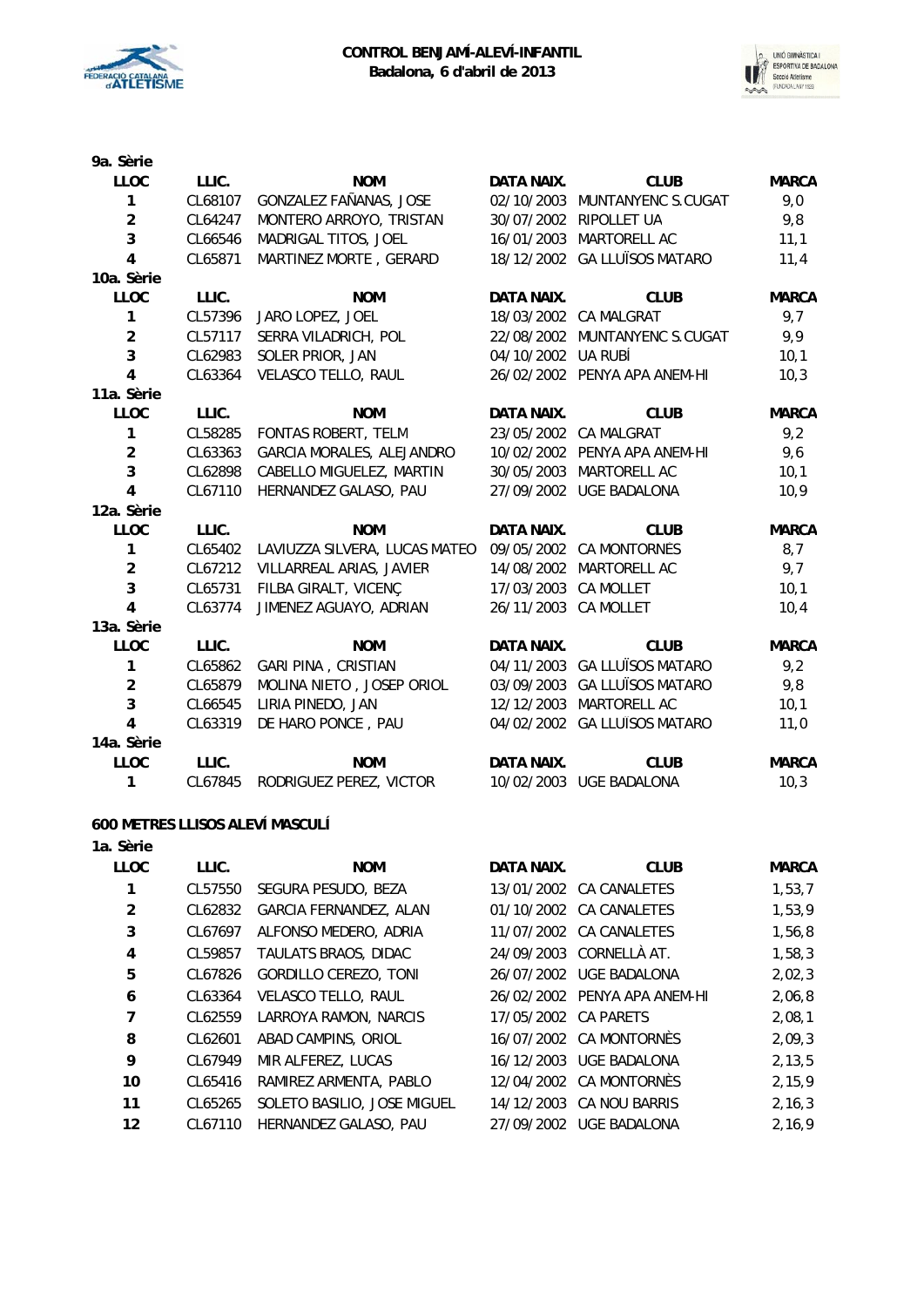



| 2a. Sèrie      |         |                           |                      |                               |              |
|----------------|---------|---------------------------|----------------------|-------------------------------|--------------|
| LLOC           | LLIC.   | <b>NOM</b>                | DATA NAIX.           | <b>CLUB</b>                   | <b>MARCA</b> |
| $\mathbf{1}$   | CL64536 | CHERKAOUI, ZAKARIA        |                      | 28/04/2002 UA TERRASSA        | 1,54,9       |
| $\overline{2}$ | CL59526 | DAHAK, BRAHIM             |                      | 05/06/2003 RIPOLLET UA        | 2,01,0       |
| 3              | CL63363 | GARCIA MORALES, ALEJANDRO |                      | 10/02/2002 PENYA APA ANEM-HI  | 2,03,1       |
| $\pmb{4}$      | CL64908 | PUBILL VILARDELL, BERNAT  |                      | 21/03/2003 RIPOLLET UA        | 2,05,5       |
| 5              | CL62898 | CABELLO MIGUELEZ, MARTIN  | 30/05/2003           | MARTORELL AC                  | 2,09,3       |
| 6              | CL57432 | CORBERA LACAL, FERRAN     | 29/12/2002 CA PARETS |                               | 2, 10, 1     |
| $\overline{7}$ | CL66737 | FUENTES MAS, GERARD       |                      | 17/07/2003 UA TERRASSA        | 2, 12, 8     |
| 8              | CL58191 | ALBARRAN ROCA, MARTI      |                      | 13/08/2002 UA BARBERÀ         | 2, 13, 3     |
| 9              | CL57965 | MATA MARTY, PAU           |                      | 23/02/2002 UGE BADALONA       | 2, 18, 2     |
| 10             | CL63030 | BIELSA BARTOLI, XAVIER    |                      | 19/04/2003 UGE BADALONA       | 2, 23, 5     |
| 11             | CL61984 | JORBA VERA, DANIEL        |                      | 27/03/2003 MARTORELL AC       | 2, 25, 6     |
| 3a. Sèrie      |         |                           |                      |                               |              |
| LLOC           | LLIC.   | <b>NOM</b>                | DATA NAIX.           | <b>CLUB</b>                   | <b>MARCA</b> |
| $\mathbf{1}$   | CL57117 | SERRA VILADRICH, POL      |                      | 22/08/2002 MUNTANYENC S.CUGAT | 2,00,2       |
| $\overline{2}$ | CL64927 | REVELLES SERRA, MARC      | 26/04/2003 CA PARETS |                               | 2,01,3       |
| $\mathbf 3$    | CL62895 | ANDREU GERIQUE, DAVID     |                      | 08/02/2002 MARTORELL AC       | 2,05,3       |
| $\pmb{4}$      | CL67212 | VILLARREAL ARIAS, JAVIER  |                      | 14/08/2002 MARTORELL AC       | 2,06,6       |
| 5              | CL64928 | ZANUY ALVARERES, QUIM     | 06/07/2002 CA PARETS |                               | 2,08,7       |
| 6              | CL63774 | JIMENEZ AGUAYO, ADRIAN    | 26/11/2003 CA MOLLET |                               | 2,09,9       |
| $\overline{7}$ | CL60204 | SERRA PI, MATEU           |                      | 23/12/2002 UGE BADALONA       | 2,10,9       |
| 8              | CL66545 | LIRIA PINEDO, JAN         |                      | 12/12/2003 MARTORELL AC       | 2,14,2       |
| 9              | CL66546 | MADRIGAL TITOS, JOEL      |                      | 16/01/2003 MARTORELL AC       | 2, 21, 4     |
| 10             | CL63319 | DE HARO PONCE, PAU        |                      | 04/02/2002 GA LLUÏSOS MATARO  | 2, 29, 0     |
| 11             | CL67845 | RODRIGUEZ PEREZ, VICTOR   |                      | 10/02/2003 UGE BADALONA       | 2, 32, 1     |
| 12             | CL65871 | MARTINEZ MORTE, GERARD    |                      | 18/12/2002 GA LLUÏSOS MATARO  | 2,43,9       |
| 4a. Sèrie      |         |                           |                      |                               |              |
| <b>LLOC</b>    | LLIC.   | <b>NOM</b>                | DATA NAIX.           | <b>CLUB</b>                   | <b>MARCA</b> |
| 1              | CL63322 | FERNANDEZ PERSONAT, MARC  |                      | 28/02/2002 GA LLUÏSOS MATARO  | 1,50,8       |
| $\overline{2}$ | CL62983 | SOLER PRIOR, JAN          | 04/10/2002 UA RUBÍ   |                               | 1,55,2       |
| 3              | CL65879 | MOLINA NIETO, JOSEP ORIOL |                      | 03/09/2003 GA LLUÏSOS MATARO  | 1,58,9       |
| 4              | CL57396 | JARO LOPEZ, JOEL          |                      | 18/03/2002 CA MALGRAT         | 2,01,6       |
| 5              | CL65862 | GARI PINA, CRISTIAN       |                      | 04/11/2003 GA LLUÏSOS MATARO  | 2,05,1       |
| 6              | CL59527 | DE LA TORRE BELANA, JOAN  |                      | 13/01/2003 RIPOLLET UA        | 2,08,6       |
| 7              | CL57810 | ALADESA VARGAS, MARC      |                      | 30/03/2002 CE PENEDÈS         | 2,09,1       |
| 8              | CL64247 | MONTERO ARROYO, TRISTAN   |                      | 30/07/2002 RIPOLLET UA        | 2,14,8       |
| 9              | CL64918 | CODINA PINEDA, JOEL       | 17/09/2003           | <b>CA PARETS</b>              | 2, 20, 8     |
| 10             | CL60803 | SEGURA PESUDO, YABSERA    | 13/03/2003           | <b>CA CANALETES</b>           | 2,21,0       |
| 11             | CL65731 | FILBA GIRALT, VICENÇ      | 17/03/2003           | CA MOLLET                     | 2,25,0       |
| 12             | CL65999 | JORDAN CORDOBA, ARNAU     |                      | 24/09/2003 U COLOMENCA AT.    | 3, 13, 3     |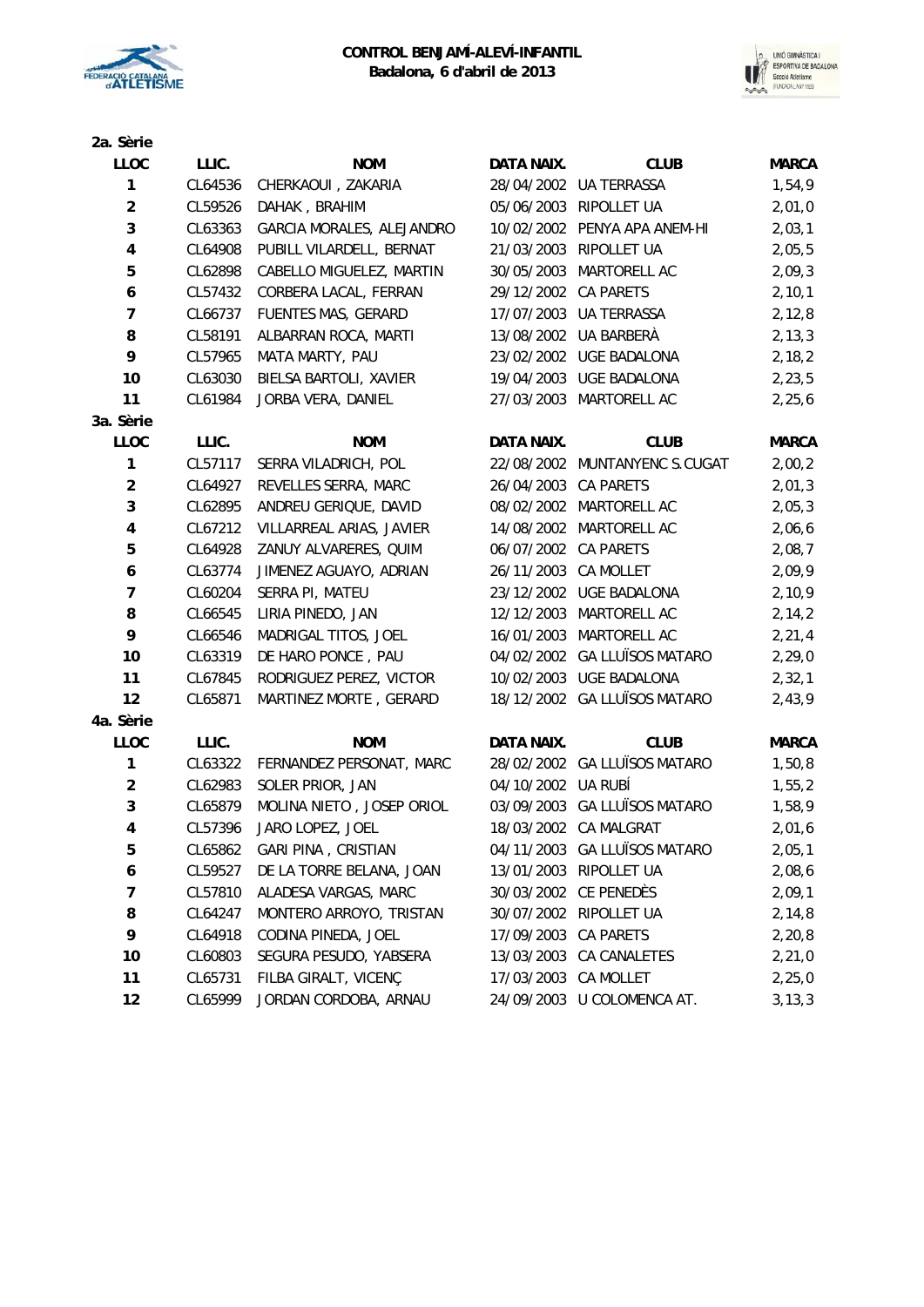



# **SALT D'ALÇADA ALEVÍ MASCULÍ**

| LLOC           | LLIC.   | <b>NOM</b>                 | DATA NAIX.         | <b>CLUB</b>                   | <b>MARCA</b> |
|----------------|---------|----------------------------|--------------------|-------------------------------|--------------|
| 1              | CL63322 | FERNANDEZ PERSONAT, MARC   |                    | 28/02/2002 GA LLUÏSOS MATARO  | 1,28         |
| $\overline{a}$ | CL61276 | SALA MUÑOZ, MARC           |                    | 21/02/2003 MUNTANYENC S.CUGAT | 1,25         |
| 3              | CL57550 | SEGURA PESUDO, BEZA        |                    | 13/01/2002 CA CANALETES       | 1,25         |
| 4              | CL58208 | LOPEZ RUIZ, MARIO          |                    | 23/01/2002 UA BARBERÀ         | 1,20         |
| 5              | CL58200 | GEA GONZALEZ, JOAN         |                    | 04/04/2002 UA BARBERA         | 1,20         |
|                | CL57432 | CORBERA LACAL, FERRAN      | 29/12/2002         | <b>CA PARETS</b>              | 1,20         |
|                | CL57810 | ALADESA VARGAS, MARC       |                    | 30/03/2002 CE PENEDÈS         | 1,20         |
| 8              | CL62974 | MALAVE SURRALLES, MARC     | 04/02/2003 UA RUBÍ |                               | 1,15         |
| 9              | CL62458 | FABRA COCHRANE, TOM        |                    | 02/01/2003 MUNTANYENC S.CUGAT | 1,15         |
| 10             | CL63336 | SEDANO GUIMERANS, DAVID    |                    | 05/08/2002 GA LLUÏSOS MATARO  | 1,15         |
| 11             | CL60561 | DIAZ DELGADO, MARC         |                    | 22/07/2003 ISS - L'HOSPITALET | 1,15         |
|                | CL62970 | FERNANDEZ MARTINEZ, NESTOR | 06/03/2002 UA RUBÍ |                               | 1,15         |
| 13             | CL66103 | TIBURCIO GOMEZ, TEO        | 12/01/2002         | CA CANALETES                  | 1,10         |
|                | CL58611 | ROMEO BARCELO, ALBERT      |                    | 08/12/2002 CA CANALETES       | <b>NULS</b>  |
|                | CL68107 | GONZALEZ FAÑANAS, JOSE     |                    | 02/10/2003 MUNTANYENC S.CUGAT | <b>NULS</b>  |
|                | CL58191 | ALBARRAN ROCA, MARTI       |                    | 13/08/2002 UA BARBERÀ         | <b>NULS</b>  |
|                | CL60014 | BAREA RIOS, MARCOS         | 27/05/2003         | UA BARBERÀ                    | <b>NULS</b>  |
|                | CL59725 | PEREZ DURAN, RAUL          | 30/03/2003         | <b>CA MONTORNÈS</b>           | <b>NULS</b>  |
|                | CL62480 | RUIZ JOVER, EDOUARD        |                    | 11/04/2003 MUNTANYENC S.CUGAT | <b>NULS</b>  |
|                | CL61984 | JORBA VERA, DANIEL         | 27/03/2003         | MARTORELL AC                  | <b>NULS</b>  |
|                | CL62898 | CABELLO MIGUELEZ, MARTIN   |                    | 30/05/2003 MARTORELL AC       | <b>NULS</b>  |
|                | CL64928 | ZANUY ALVARERES, QUIM      | 06/07/2002         | <b>CA PARETS</b>              | <b>NULS</b>  |
|                | CL65416 | RAMIREZ ARMENTA, PABLO     |                    | 12/04/2002 CA MONTORNÈS       | <b>NULS</b>  |
|                | CL60803 | SEGURA PESUDO, YABSERA     | 13/03/2003         | CA CANALETES                  | <b>NULS</b>  |
|                | CL63030 | BIELSA BARTOLI, XAVIER     | 19/04/2003         | UGE BADALONA                  | <b>NULS</b>  |
|                |         |                            |                    |                               |              |

## **SALT AMB PERXA ALEVÍ MASCULÍ**

| <b>LLOC</b> | LLIC. | <b>NOM</b>                   | DATA NAIX. | <b>CLUB</b>              | MARCA       |
|-------------|-------|------------------------------|------------|--------------------------|-------------|
| 1.          |       | CL58285 FONTAS ROBERT, TELM  |            | 23/05/2002 CA MALGRAT    | 2,00        |
| 2           |       | CL64795 TERUEL SANCHEZ, ALEX |            | 08/02/2003 BARCELONA AT. | 1,50        |
|             |       | CL58208 LOPEZ RUIZ, MARIO    |            | 23/01/2002 UA BARBERÀ    | <b>NULS</b> |
|             |       | CL58200 GEA GONZALEZ, JOAN   |            | 04/04/2002 UA BARBERÀ    | <b>NULS</b> |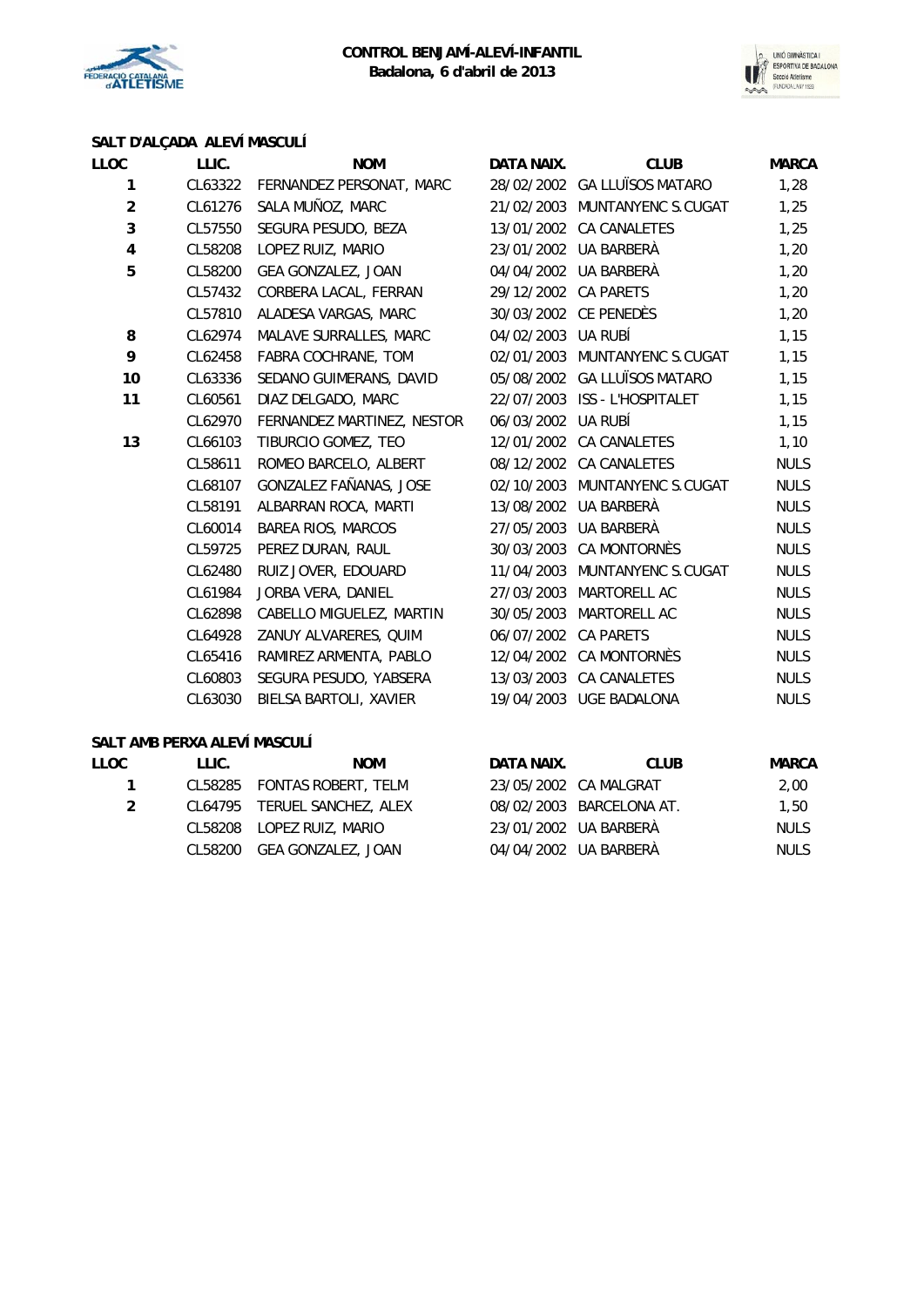

**1a. Sèrie**



## **60 METRES LLISOS ALEVÍ FEMENÍ**

| LLOC                    | LLIC.   | <b>NOM</b>                    | <b>DATA NAIX.</b>    | <b>CLUB</b>                   | <b>MARCA</b> |
|-------------------------|---------|-------------------------------|----------------------|-------------------------------|--------------|
| 1                       | CL57854 | MANZANARES PEREZ, SANDRA      |                      | 13/11/2002 UGE BADALONA       | 8,9          |
| $\overline{c}$          | CL60048 | PADILLA RODRIGUEZ, GISELA     | 16/07/2002 CA MOLLET |                               | 9,1          |
| 3                       | CL58538 | ALCOLEA MORON, CLAUDIA        |                      | 10/10/2002 RIPOLLET UA        | 9,3          |
| 4                       | CL59977 | FEIJOO MACEDO, SABINA         | 26/04/2002 UA RUBÍ   |                               | 9,5          |
| 5                       | CL61264 | RODRIGUEZ GONZALEZ, PAULA     | 27/06/2002 CA MOLLET |                               | 10,1         |
| 2a. Sèrie               |         |                               |                      |                               |              |
| LLOC                    | LLIC.   | <b>NOM</b>                    | DATA NAIX.           | <b>CLUB</b>                   | <b>MARCA</b> |
| 1                       | CL61836 | TORRES GARCIA, LAURA          |                      | 19/12/2003 RIPOLLET UA        | 9,5          |
| $\overline{c}$          | CL59071 | GONZALEZ LLOBREGAT, QUERALT   |                      | 23/05/2002 MUNTANYENC S.CUGAT | 9,7          |
| 3                       | CL65723 | DE LA PIEDRA HERNANDEZ, PAULA | 22/02/2003 CA MOLLET |                               | 9,9          |
| $\pmb{4}$               | CL62967 | DONES SOLER, NAIMA            | 14/05/2002 UA RUBÍ   |                               | 10,1         |
| 5                       | CL65415 | RAMIREZ ARMENTA, SANDRA       |                      | 24/09/2003 CA MONTORNÈS       | 11,6         |
| 3a. Sèrie               |         |                               |                      |                               |              |
| LLOC                    | LLIC.   | <b>NOM</b>                    | DATA NAIX.           | <b>CLUB</b>                   | <b>MARCA</b> |
| 1                       | CL62949 | TREJO EXPOSITO, PAULA         |                      | 28/05/2002 CA NOU BARRIS      | 8,7          |
| $\overline{2}$          | CL63450 | MARTÍNEZ SERRA, MARTINA       |                      | 22/01/2003 CA MALGRAT         | 9,3          |
| 3                       | CL62455 | CORTES ALVAREZ, MARIONA       |                      | 08/05/2002 MUNTANYENC S.CUGAT | 9,5          |
| 4                       | CL65412 | PORTILLO FERNANDEZ, AITANA    |                      | 30/12/2002 CA MONTORNÈS       | 9,6          |
| 5                       | CL64905 | CAMPS CALDERON, ALEJANDRA     |                      | 30/09/2003 RIPOLLET UA        | 10,4         |
| 4a. Sèrie               |         |                               |                      |                               |              |
| LLOC                    | LLIC.   | <b>NOM</b>                    | DATA NAIX.           | <b>CLUB</b>                   | <b>MARCA</b> |
| 1                       | CL59549 | CASTILLO LLADO, SILVIA        |                      | 05/01/2002 CA MALGRAT         | 9,2          |
| $\overline{\mathbf{c}}$ | CL65225 | GIL PEREZ, JUDIT              |                      | 31/10/2002 CA NOU BARRIS      | 9,5          |
| 3                       | CL64909 | CAMPS CALDERON, BERTA         |                      | 30/09/2003 RIPOLLET UA        | 10,3         |
| 4                       | CL62614 | PEREZ LOPEZ, NURIA            |                      | 11/12/2003 CA MONTORNÈS       | 10, 5        |
| 5                       | CL57611 | GURRI CASALS, LIDIA           |                      | 19/05/2002 CA MONTORNÈS       |              |
|                         |         |                               |                      |                               | 11,4         |
| 5a. Sèrie<br>LLOC       | LLIC.   |                               |                      |                               |              |
|                         |         | <b>NOM</b>                    | DATA NAIX.           | <b>CLUB</b>                   | <b>MARCA</b> |
| 1                       | CL62935 | MUAKUKU EÑESO, MELANGO        |                      | 10/04/2002 CA NOU BARRIS      | 9,2          |
| $\overline{2}$          | CL61273 | DORDAL MATEOS, BERTA          |                      | 12/10/2002 MUNTANYENC S.CUGAT | 9,4          |
| 3                       | CL57091 | CASAS DUATIS, ROSER           |                      | 25/02/2002 MUNTANYENC S.CUGAT | 9,7          |
| 4                       | CL63384 | FERRER FERNANDEZ, DANIELA     |                      | 08/01/2002 ISS - L'HOSPITALET | 9,8          |
| 5                       | CL63367 | GARCIA MARTINEZ, AURORA       |                      | 03/12/2002 RIPOLLET UA        | 10,2         |
| 6a. Sèrie               |         |                               |                      |                               |              |
| LLOC                    | LLIC.   | <b>NOM</b>                    | DATA NAIX.           | <b>CLUB</b>                   | <b>MARCA</b> |
| 1                       | CL62821 | CAPDEVILA MASO, ELISENDA      |                      | 18/02/2002 CA CANALETES       | 8,9          |
| $\overline{\mathbf{c}}$ | CL67476 | MOYA MATACHANA, LAURA         |                      | 22/07/2002 CA NOU BARRIS      | 9,1          |
| 3                       | CL64912 | ORTIGOSA PEREZ, LUCIA         |                      | 03/12/2002 RIPOLLET UA        | 9,8          |
| 4                       | CL62602 | CHOURFI GUENNOUN, SALMA       |                      | 22/02/2003 CA MONTORNÈS       | 10,1         |
| 5                       | CL63976 | FERRER FERNANDEZ, ANDREA      |                      | 08/01/2002 ISS - L'HOSPITALET | 10,4         |
| 7a. Sèrie               |         |                               |                      |                               |              |
| LLOC                    | LLIC.   | <b>NOM</b>                    | DATA NAIX.           | <b>CLUB</b>                   | <b>MARCA</b> |
| 1                       | CL67475 | GONZALEZ GONZALEZ, MARIA      |                      | 25/03/2002 CA NOU BARRIS      | 9,5          |
| $\mathbf{2}$            | CL68128 | MARTINEZ SALVADOR, MARIONA    |                      | 04/01/2002 CA CANALETES       | 9,7          |
| 3                       | CL67951 | NIETO ALONSO, JULIA           |                      | 28/07/2003 UGE BADALONA       | 10,1         |
| 4                       | CL59530 | MARTINEZ HERNANDEZ, DANIELA   |                      | 10/06/2003 RIPOLLET UA        | 10,3         |
| 5                       | CL67441 | CHOURFI GUENNOUN, OMAIMA      |                      | 03/03/2002 CA MONTORNÈS       | 10,4         |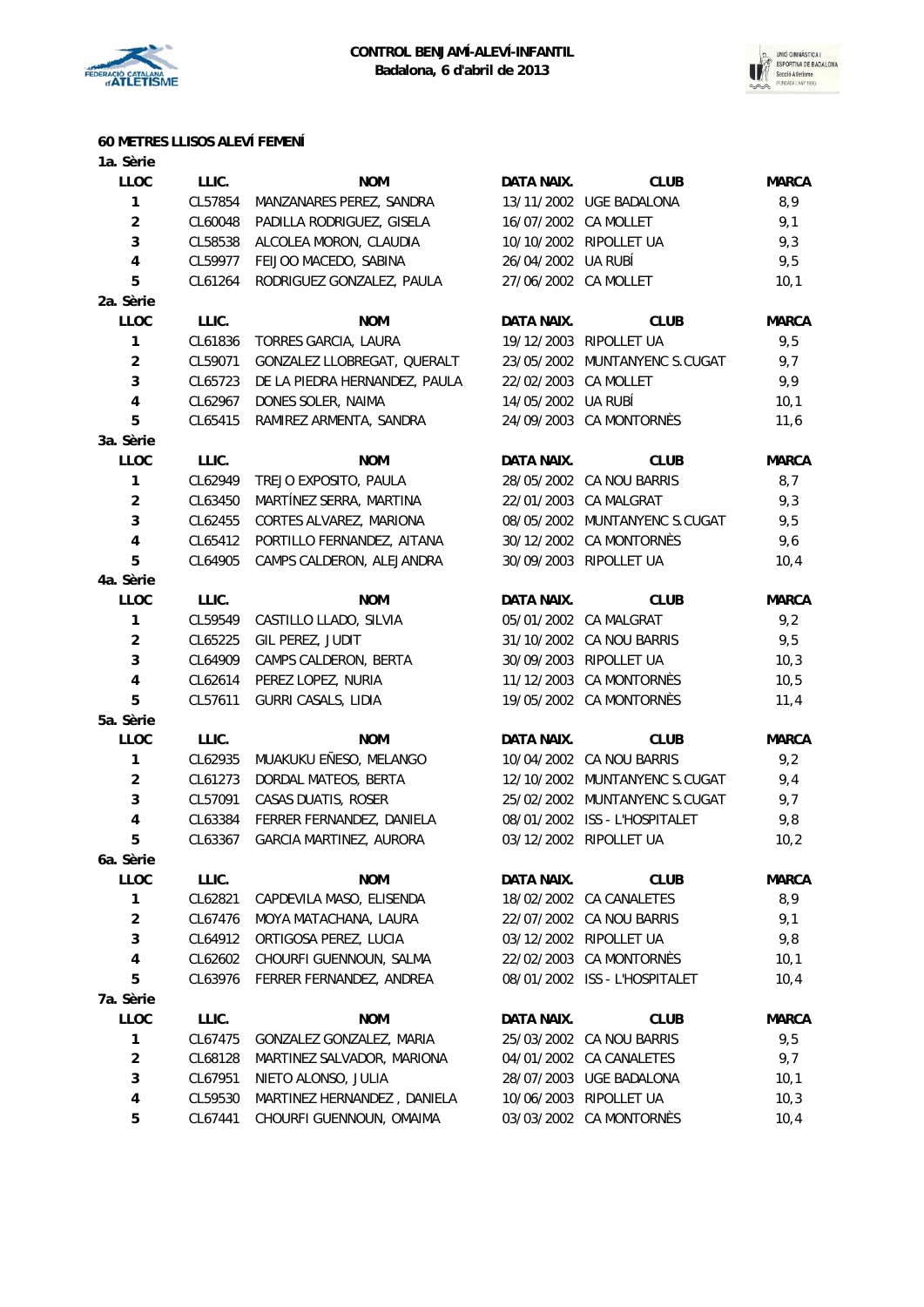



| 8a. Sèrie               |         |                            |            |                               |              |
|-------------------------|---------|----------------------------|------------|-------------------------------|--------------|
| <b>LLOC</b>             | LLIC.   | <b>NOM</b>                 | DATA NAIX. | <b>CLUB</b>                   | <b>MARCA</b> |
| $\mathbf{1}$            | CL64911 | RIERA BAYO, JUDIT          |            | 10/06/2002 RIPOLLET UA        | 8,9          |
| $\overline{\mathbf{c}}$ | CL62914 | BARRAZA LOPEZ, LUCIA       |            | 06/10/2002 CA NOU BARRIS      | 9,6          |
| 3                       | CL67385 | URQUIZU PIAZZA, DELIA      |            | 18/10/2003 MUNTANYENC S.CUGAT | 10,0         |
| 4                       | CL58198 | CASCON LOPEZ, CARLA        |            | 13/09/2002 UA BARBERÀ         | 10,2         |
| 5                       | CL66741 | BALAGUER EXPOSITO, MARTINA |            | 26/09/2003 JA SABADELL        | 10,7         |
| 9a. Sèrie               |         |                            |            |                               |              |
| <b>LLOC</b>             | LLIC.   | <b>NOM</b>                 | DATA NAIX. | <b>CLUB</b>                   | <b>MARCA</b> |
| $\mathbf{1}$            | CL61749 | GROS, LEANE                |            | 06/05/2002 MUNTANYENC S.CUGAT | 8,9          |
| $\overline{\mathbf{c}}$ | CL60023 | GARRIDO RUBIO, ESTELA      |            | 17/03/2003 UA BARBERÀ         | 9,1          |
| 3                       | CL67366 | GUERRERO INQUE, NOEMI      |            | 26/03/2003 MUNTANYENC S.CUGAT | 9,3          |
| $\overline{\mathbf{4}}$ | CL59529 | GUARDADO MARTINEZ, GINA    |            | 29/08/2002 RIPOLLET UA        | 9,9          |
| 5                       | CL63427 | JIMENEZ FRIAS, JUDIT       |            | 22/05/2003 UA BARBERÀ         | 10,2         |
| 10a. Sèrie              |         |                            |            |                               |              |
| <b>LLOC</b>             | LLIC.   | <b>NOM</b>                 | DATA NAIX. | <b>CLUB</b>                   | <b>MARCA</b> |
| $\mathbf{1}$            | CL58210 | MANCHON PAGES, NURIA       |            | 20/01/2002 UA BARBERÀ         | 9,4          |
| $\overline{\mathbf{c}}$ | CL57564 | BOROBIA ROCA, JOANA        |            | 29/08/2002 UA TERRASSA        | 9,6          |
| 3                       | CL67277 | GOMEZ PEREIRA, EUGENIA     |            | 01/05/2002 ISS - L'HOSPITALET | 9,9          |
| $\overline{\mathbf{4}}$ | CL63914 | DELGADO TORRERO, DESIREE   |            | 30/05/2002 RIPOLLET UA        | 10,4         |
| 5                       | CL60669 | OBRADORS BARO, MARTA       |            | 02/12/2003 ISS - L'HOSPITALET | 10,7         |
| 11a. Sèrie              |         |                            |            |                               |              |
| <b>LLOC</b>             | LLIC.   | <b>NOM</b>                 | DATA NAIX. | <b>CLUB</b>                   | <b>MARCA</b> |
| $\mathbf{1}$            | CL65133 | MARTINEZ RIERA, JULIA      |            | 23/02/2002 UA TERRASSA        | 8,9          |
| $\overline{\mathbf{c}}$ | CL58915 | ALFONSO MIHI, CARLA        |            | 15/02/2002 GA LLUÏSOS MATARO  | 9,2          |
| 3                       | CL62056 | CASILLANIS CAMPS, SUJATA   |            | 31/07/2003 CA CALELLA         | 9,4          |
| $\overline{\mathbf{4}}$ | CL59523 | ALBET GARCIA, LORENA       |            | 08/04/2002 RIPOLLET UA        | 10,0         |
| 5                       | CL68004 | ARANDA RAMIREZ, NATALIA    |            | 29/08/2002 UA TERRASSA        | 10,4         |
| 12a. Sèrie              |         |                            |            |                               |              |
| <b>LLOC</b>             | LLIC.   | <b>NOM</b>                 | DATA NAIX. | <b>CLUB</b>                   | <b>MARCA</b> |
| 1                       | CL57585 | LOPEZ LAO, SANDRA          |            | 17/05/2002 UA TERRASSA        | 9,1          |
| $\overline{\mathbf{c}}$ | CL62703 | PEY RUBIO, QUERALT         |            | 20/11/2002 UA TERRASSA        | 9,4          |
| 3                       | CL63379 | SOLANO SELVAS, LAIA        |            | 21/01/2002 RIPOLLET UA        | 9,7          |
| $\overline{\mathbf{4}}$ | CL68037 | CABRERA POZO, HELENA       |            | 13/02/2002 GA LLUÏSOS MATARO  | 10,4         |
| 5                       | CL67988 | COMAS VERT, ELISABET       |            | 02/08/2003 UA TERRASSA        | 11,5         |
| 13a. Sèrie              |         |                            |            |                               |              |
| <b>LLOC</b>             | LLIC.   | <b>NOM</b>                 | DATA NAIX. | <b>CLUB</b>                   | <b>MARCA</b> |
| 1                       | CL61963 | CID ZARCERO, SARA          |            | 21/01/2002 MARTORELL AC       | 9,1          |
| $\overline{\mathbf{c}}$ | CL66540 | BELTRAN MESTRES, JULIA     |            | 09/10/2002 MARTORELL AC       | 9,3          |
| 3                       | CL65873 | MAS GALLEMI, MARIONA       |            | 20/01/2003 GA LLUÏSOS MATARO  | 9,6          |
| 4                       | CL59405 | PALACIN ESTER, PATRICIA    |            | 31/01/2003 UA TERRASSA        | 10,6         |
| 5                       | CL59944 | BLAL LAHLIMI, YASMIN       |            | 13/04/2003 GA LLUÏSOS MATARO  | 11,7         |
| 14a. Sèrie              |         |                            |            |                               |              |
| <b>LLOC</b>             | LLIC.   | <b>NOM</b>                 | DATA NAIX. | <b>CLUB</b>                   | <b>MARCA</b> |
| 1                       | CL63290 | CASTAÑO GARCIA, LAIA       | 27/12/2002 | MARTORELL AC                  | 9,9          |
| $\overline{\mathbf{c}}$ | CL68033 | ALCARAZ RODRIGUEZ, AITANA  |            | 24/08/2003 GA LLUÏSOS MATARO  | 10,1         |
| 3                       | CL65882 | PALACIN MANCHADO, LAIA     |            | 15/12/2003 GA LLUÏSOS MATARO  | 10,3         |
| 4                       | CL57643 | CALLARISA SEGURA, IO       |            | 24/10/2002 GA LLUÏSOS MATARO  | 10,6         |
| 5                       | CL61964 | CID GES, JULIA             |            | 18/07/2003 MARTORELL AC       | 11,4         |
|                         |         |                            |            |                               |              |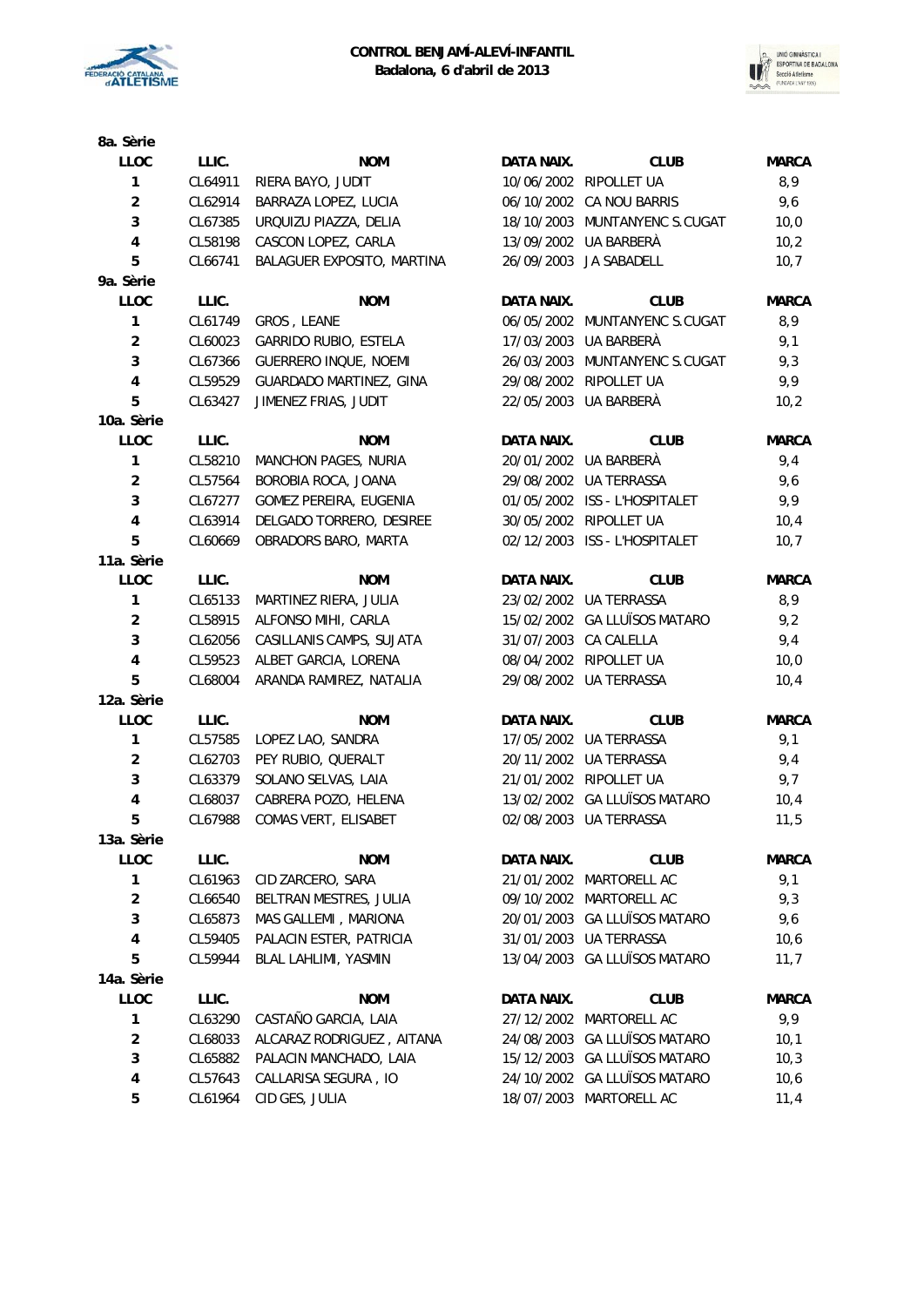



## **600 METRES LLISOS ALEVÍ FEMENÍ**

| 1a. Sèrie        |         |                               |                      |                               |              |
|------------------|---------|-------------------------------|----------------------|-------------------------------|--------------|
| <b>LLOC</b>      | LLIC.   | <b>NOM</b>                    | DATA NAIX.           | <b>CLUB</b>                   | <b>MARCA</b> |
| $\mathbf{1}$     | CL58538 | ALCOLEA MORON, CLAUDIA        |                      | 10/10/2002 RIPOLLET UA        | 1,56,5       |
| $\boldsymbol{2}$ | CL59071 | GONZALEZ LLOBREGAT, QUERALT   |                      | 23/05/2002 MUNTANYENC S.CUGAT | 1,57,2       |
| 3                | CL62455 | CORTES ALVAREZ, MARIONA       |                      | 08/05/2002 MUNTANYENC S.CUGAT | 1,58,3       |
| $\pmb{4}$        | CL60048 | PADILLA RODRIGUEZ, GISELA     | 16/07/2002 CA MOLLET |                               | 1,59,8       |
| 5                | CL64909 | CAMPS CALDERON, BERTA         |                      | 30/09/2003 RIPOLLET UA        | 2,00,3       |
| 6                | CL64905 | CAMPS CALDERON, ALEJANDRA     |                      | 30/09/2003 RIPOLLET UA        | 2,03,1       |
| $\overline{7}$   | CL59549 | CASTILLO LLADO, SILVIA        |                      | 05/01/2002 CA MALGRAT         | 2,07,1       |
| 8                | CL61836 | TORRES GARCIA, LAURA          |                      | 19/12/2003 RIPOLLET UA        | 2,08,8       |
| 9                | CL62967 | DONES SOLER, NAIMA            | 14/05/2002 UA RUBÍ   |                               | 2,09,7       |
| $10\,$           | CL67277 | GOMEZ PEREIRA, EUGENIA        |                      | 01/05/2002 ISS - L'HOSPITALET | 2, 11, 8     |
| 11               | CL57854 | MANZANARES PEREZ, SANDRA      |                      | 13/11/2002 UGE BADALONA       | 2, 13, 6     |
| 12               | CL57661 | GALAN DOMINGUEZ, ERIKA        | 08/12/2002 CA OLESA  |                               | 2, 22, 3     |
| 13               | CL67951 | NIETO ALONSO, JULIA           |                      | 28/07/2003 UGE BADALONA       | 2,26,2       |
| 2a. Sèrie        |         |                               |                      |                               |              |
| LLOC             | LLIC.   | <b>NOM</b>                    | DATA NAIX.           | <b>CLUB</b>                   | <b>MARCA</b> |
| $\mathbf{1}$     | CL57585 | LOPEZ LAO, SANDRA             |                      | 17/05/2002 UA TERRASSA        | 2,00,2       |
| $\overline{c}$   | CL65133 | MARTINEZ RIERA, JULIA         |                      | 23/02/2002 UA TERRASSA        | 2,01,2       |
| $\mathsf 3$      | CL59529 | GUARDADO MARTINEZ, GINA       |                      | 29/08/2002 RIPOLLET UA        | 2,02,3       |
| $\pmb{4}$        | CL65723 | DE LA PIEDRA HERNANDEZ, PAULA | 22/02/2003 CA MOLLET |                               | 2,06,9       |
| 5                | CL62703 | PEY RUBIO, QUERALT            |                      | 20/11/2002 UA TERRASSA        | 2,08,1       |
| $\overline{7}$   | CL63379 | SOLANO SELVAS, LAIA           |                      | 21/01/2002 RIPOLLET UA        | 2,08,8       |
| 8                | CL62558 | LAHOSA CALVO, MARIONA         | 28/02/2002 CA PARETS |                               | 2,09,0       |
| 9                | CL65873 | MAS GALLEMI, MARIONA          |                      | 20/01/2003 GA LLUÏSOS MATARO  | 2,09,6       |
| $10\,$           | CL65412 | PORTILLO FERNANDEZ, AITANA    |                      | 30/12/2002 CA MONTORNÈS       | 2,20,9       |
| 11               | CL66741 | BALAGUER EXPOSITO, MARTINA    |                      | 26/09/2003 JA SABADELL        | 2,22,6       |
| 12               | CL62614 | PEREZ LOPEZ, NURIA            |                      | 11/12/2003 CA MONTORNÈS       | 2, 25, 1     |
| 13               | CL67441 | CHOURFI GUENNOUN, OMAIMA      |                      | 03/03/2002 CA MONTORNÈS       | 2, 29, 3     |
| 3a. Sèrie        |         |                               |                      |                               |              |
| LLOC             | LLIC.   | <b>NOM</b>                    | DATA NAIX.           | <b>CLUB</b>                   | <b>MARCA</b> |
| $\mathbf{1}$     |         | CL61749 GROS, LEANE           |                      | 06/05/2002 MUNTANYENC S.CUGAT | 1,58,3       |
| $\boldsymbol{2}$ | CL61273 | DORDAL MATEOS, BERTA          |                      | 12/10/2002 MUNTANYENC S.CUGAT | 2,03,8       |
| 3                | CL63290 | CASTAÑO GARCIA, LAIA          |                      | 27/12/2002 MARTORELL AC       | 2,05,9       |
| 4                | CL62008 | PINO CEREZO, AUREA            |                      | 17/01/2002 MARTORELL AC       | 2,10,2       |
| 5                | CL67211 | BLANCO BAGBY, ISABEL          | 13/01/2002           | MARTORELL AC                  | 2,11,0       |
| 6                | CL61965 | CINTO GUILABERT, MIREIA       |                      | 07/05/2002 MARTORELL AC       | 2,13,8       |
| $\boldsymbol{7}$ | CL68033 | ALCARAZ RODRIGUEZ, AITANA     | 24/08/2003           | <b>GA LLUÏSOS MATARO</b>      | 2, 14, 1     |
| 8                | CL65270 | TEIJEIRO GAMEZ, IRIA          |                      | 02/09/2002 CA NOU BARRIS      | 2, 15, 1     |
| 9                | CL66540 | BELTRAN MESTRES, JULIA        |                      | 09/10/2002 MARTORELL AC       | 2,15,5       |
| 10               | CL62602 | CHOURFI GUENNOUN, SALMA       | 22/02/2003           | CA MONTORNÈS                  | 2, 16, 3     |
| 11               | CL63976 | FERRER FERNANDEZ, ANDREA      |                      | 08/01/2002 ISS - L'HOSPITALET | 2,16,8       |
| 12               | CL61963 | CID ZARCERO, SARA             | 21/01/2002           | MARTORELL AC                  | 2, 18, 4     |
| 13               | CL57611 | GURRI CASALS, LIDIA           | 19/05/2002           | CA MONTORNÈS                  | 2,30,3       |
| 14               | CL65415 | RAMIREZ ARMENTA, SANDRA       |                      | 24/09/2003 CA MONTORNÈS       | 2, 39, 1     |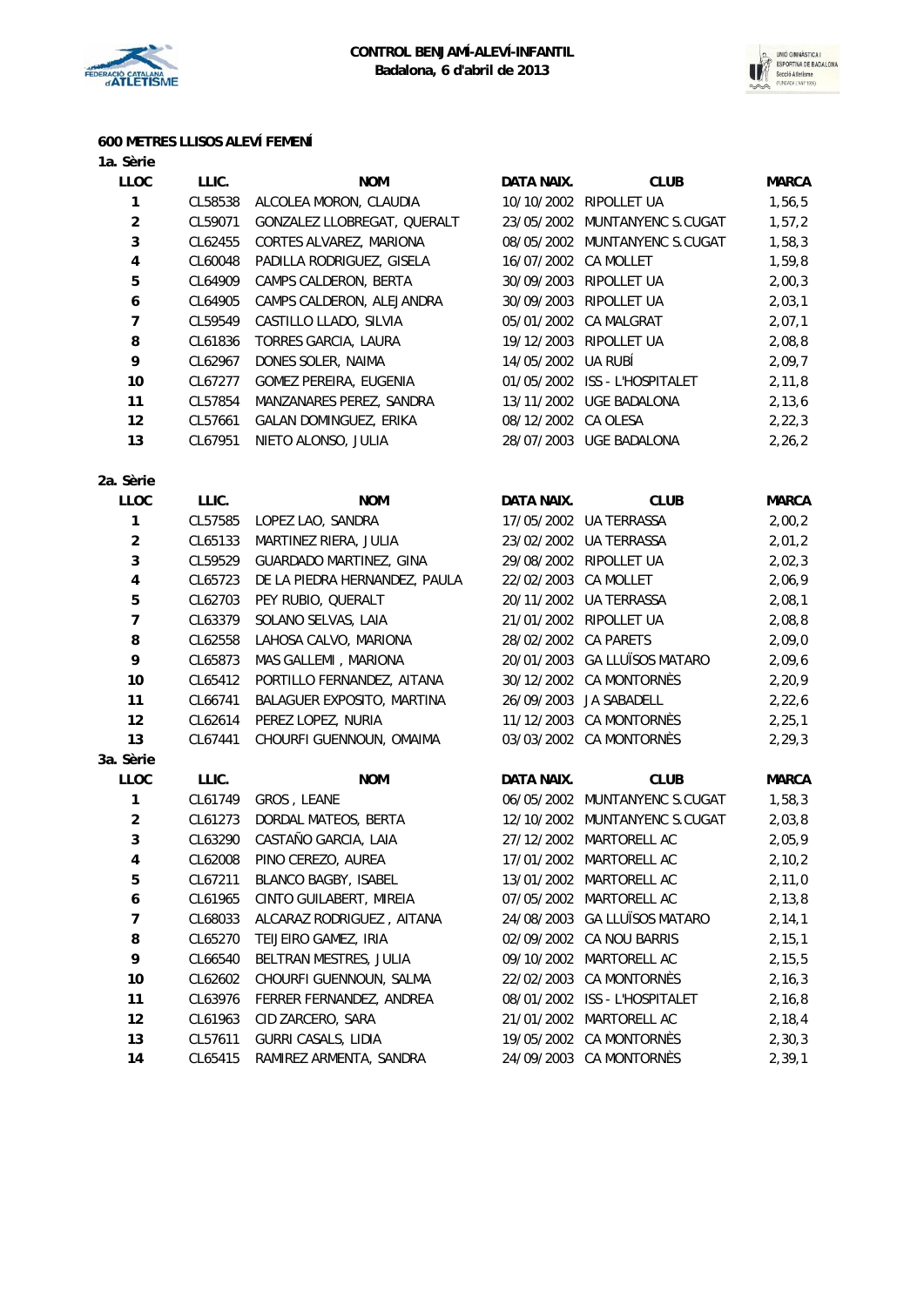



| 4a. Sèrie      |         |                             |            |                               |              |
|----------------|---------|-----------------------------|------------|-------------------------------|--------------|
| <b>LLOC</b>    | LLIC.   | <b>NOM</b>                  | DATA NAIX. | <b>CLUB</b>                   | <b>MARCA</b> |
| 1              | CL64911 | RIERA BAYO, JUDIT           |            | 10/06/2002 RIPOLLET UA        | 1,59,8       |
| $\overline{2}$ | CL67475 | GONZALEZ GONZALEZ, MARIA    |            | 25/03/2002 CA NOU BARRIS      | 2,00,6       |
| 3              | CL62056 | CASILLANIS CAMPS, SUJATA    |            | 31/07/2003 CA CALELLA         | 2,00,9       |
| 4              | CL67385 | URQUIZU PIAZZA, DELIA       | 18/10/2003 | MUNTANYENC S.CUGAT            | 2,03,0       |
| 5              | CL60246 | VALLE ROCA, JUDIT           |            | 08/01/2002 CA CALELLA         | 2,03,4       |
| 6              | CL67366 | GUERRERO INQUE, NOEMI       |            | 26/03/2003 MUNTANYENC S.CUGAT | 2,05,8       |
| 7              | CL68004 | ARANDA RAMIREZ, NATALIA     |            | 29/08/2002 UA TERRASSA        | 2, 12, 5     |
| 8              | CL63914 | DELGADO TORRERO, DESIREE    |            | 30/05/2002 RIPOLLET UA        | 2,16,7       |
| 9              | CL65225 | GIL PEREZ, JUDIT            |            | 31/10/2002 CA NOU BARRIS      | 2, 19, 3     |
| 10             | CL61967 | COCA PUIG, NURIA            | 08/06/2002 | MARTORELL AC                  | 2, 26, 5     |
| 11             | CL67988 | COMAS VERT, ELISABET        |            | 02/08/2003 UA TERRASSA        | 2,34,7       |
| 12             | CL61964 | CID GES, JULIA              |            | 18/07/2003 MARTORELL AC       | 2,40,9       |
| 5a. Sèrie      |         |                             |            |                               |              |
| <b>LLOC</b>    | LLIC.   | <b>NOM</b>                  | DATA NAIX. | <b>CLUB</b>                   | <b>MARCA</b> |
| 1              | CL57564 | BOROBIA ROCA, JOANA         |            | 29/08/2002 UA TERRASSA        | 2,01,7       |
| $\overline{a}$ | CL59530 | MARTINEZ HERNANDEZ, DANIELA | 10/06/2003 | RIPOLLET UA                   | 2,02,7       |
| 3              | CL62914 | BARRAZA LOPEZ, LUCIA        |            | 06/10/2002 CA NOU BARRIS      | 2,07,6       |
| 4              | CL59523 | ALBET GARCIA, LORENA        |            | 08/04/2002 RIPOLLET UA        | 2,08,5       |
| 5              | CL61557 | CODINA ROVIRA, ONA          | 25/08/2002 | CA NOU BARRIS                 | 2,09,4       |
| 6              | CL60731 | SANCHEZ MARTINEZ, MERITXELL |            | 27/06/2003 CA NOU BARRIS      | 2, 15, 4     |
| $\overline{7}$ | CL57643 | CALLARISA SEGURA, IO        |            | 24/10/2002 GA LLUÏSOS MATARO  | 2,16,0       |
| 8              | CL65882 | PALACIN MANCHADO, LAIA      |            | 15/12/2003 GA LLUÏSOS MATARO  | 2, 19, 8     |
| 9              | CL59405 | PALACIN ESTER, PATRICIA     |            | 31/01/2003 UA TERRASSA        | 2,26,0       |
| 10             | CL60730 | RODRIGUEZ IZQUIERDO, NOA    |            | 23/04/2003 CA NOU BARRIS      | 2,30,7       |
| 11             | CL59944 | BLAL LAHLIMI, YASMIN        | 13/04/2003 | <b>GA LLUÏSOS MATARO</b>      | 2,46,5       |
| 12             | CL68037 | CABRERA POZO, HELENA        |            | 13/02/2002 GA LLUÏSOS MATARO  | 2,58,6       |
|                |         |                             |            |                               |              |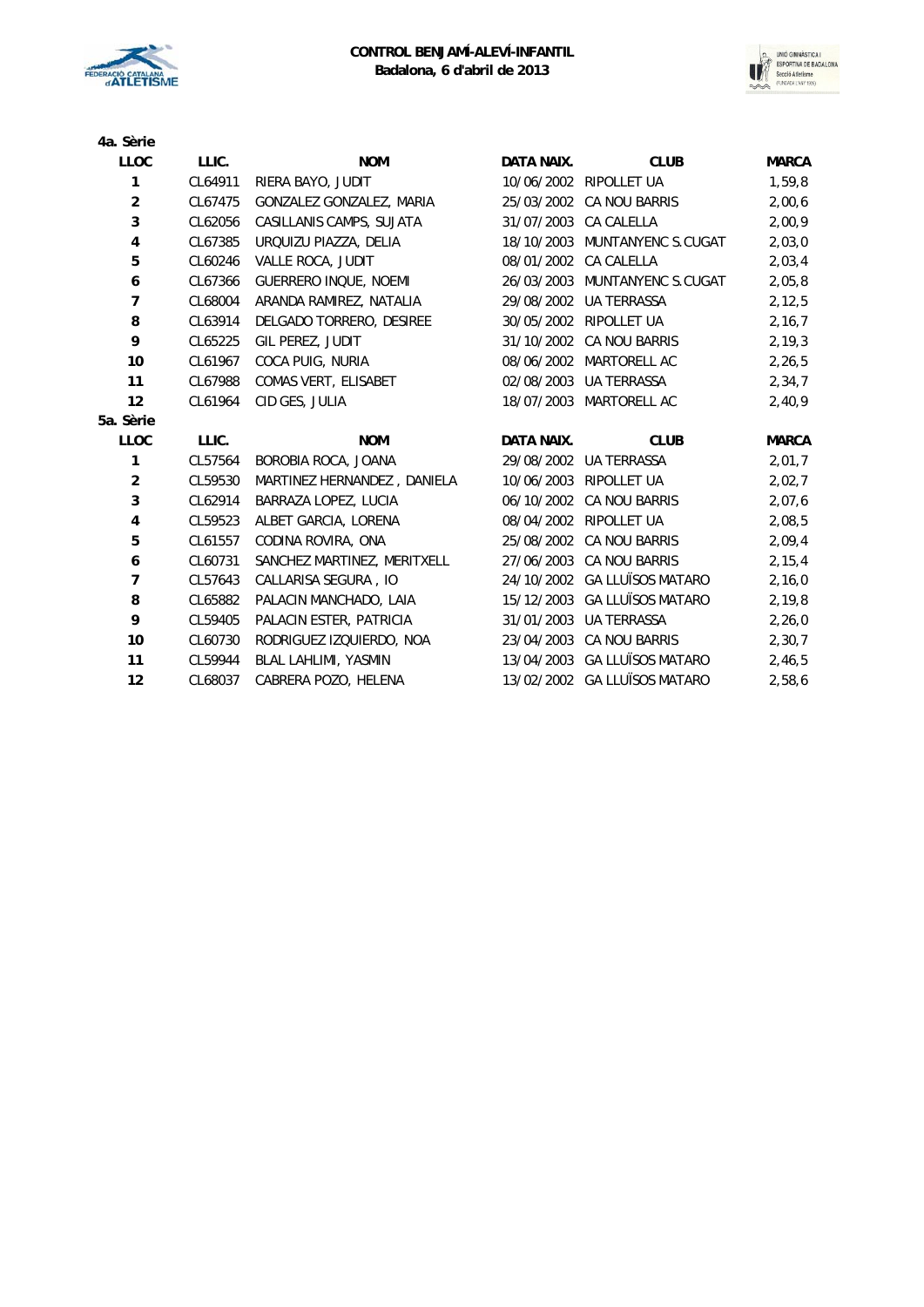



# **SALT D'ALÇADA ALEVÍ FEMENÍ**

| LLOC           | LLIC.   | <b>NOM</b>                   | DATA NAIX. | <b>CLUB</b>                   | <b>MARCA</b> |
|----------------|---------|------------------------------|------------|-------------------------------|--------------|
| 1              | CL62935 | MUAKUKU EÑESO, MELANGO       | 10/04/2002 | <b>CA NOU BARRIS</b>          | 1,20         |
| $\overline{2}$ | CL63384 | FERRER FERNANDEZ, DANIELA    |            | 08/01/2002 ISS - L'HOSPITALET | 1,15         |
| 3              | CL60023 | <b>GARRIDO RUBIO, ESTELA</b> | 17/03/2003 | UA BARBERÀ                    | 1,15         |
| 3              | CL63450 | MARTÍNEZ SERRA, MARTINA      | 22/01/2003 | <b>CA MALGRAT</b>             | 1,15         |
| 3              | CL62821 | CAPDEVILA MASO, ELISENDA     | 18/02/2002 | <b>CA CANALETES</b>           | 1,15         |
| 6              | CL62558 | LAHOSA CALVO, MARIONA        | 28/02/2002 | <b>CA PARETS</b>              | 1,15         |
| $\overline{7}$ | CL62949 | TREJO EXPOSITO, PAULA        | 28/05/2002 | <b>CA NOU BARRIS</b>          | 1,15         |
| 8              | CL59977 | FEIJOO MACEDO, SABINA        | 26/04/2002 | UA RUBÍ                       | 1,15         |
| 9              | CL60246 | <b>VALLE ROCA, JUDIT</b>     |            | 08/01/2002 CA CALELLA         | 1,15         |
| 10             | CL57091 | CASAS DUATIS, ROSER          | 25/02/2002 | MUNTANYENC S.CUGAT            | 1,10         |
| 11             | CL61557 | CODINA ROVIRA, ONA           | 25/08/2002 | <b>CA NOU BARRIS</b>          | 1,05         |
| 12             | CL65270 | TEIJEIRO GAMEZ, IRIA         | 02/09/2002 | <b>CA NOU BARRIS</b>          | 1,05         |
| 13             | CL67476 | MOYA MATACHANA, LAURA        | 22/07/2002 | <b>CA NOU BARRIS</b>          | 1,05         |
| 14             | CL60731 | SANCHEZ MARTINEZ, MERITXELL  | 27/06/2003 | <b>CA NOU BARRIS</b>          | 1,00         |
| 14             | CL58915 | ALFONSO MIHI, CARLA          | 15/02/2002 | <b>GA LLUÏSOS MATARO</b>      | 1,00         |
| 16             | CL63427 | JIMENEZ FRIAS, JUDIT         | 22/05/2003 | UA BARBERÀ                    | 1,00         |
| 16             | CL61967 | COCA PUIG, NURIA             | 08/06/2002 | MARTORELL AC                  | 1,00         |
| 18             | CL67211 | BLANCO BAGBY, ISABEL         | 13/01/2002 | MARTORELL AC                  | 1,00         |
| 19             | CL61965 | CINTO GUILABERT, MIREIA      | 07/05/2002 | MARTORELL AC                  | 1,00         |
|                | CL60669 | OBRADORS BARO, MARTA         | 02/12/2003 | <b>ISS - L'HOSPITALET</b>     | <b>NULS</b>  |
|                | CL60032 | POU CALDERON, LAURA          | 21/04/2003 | UA BARBERÀ                    | <b>NULS</b>  |
|                | CL60730 | RODRIGUEZ IZQUIERDO, NOA     | 23/04/2003 | <b>CA NOU BARRIS</b>          | <b>NULS</b>  |
|                |         |                              |            |                               |              |

### **SALT AMB PERXA ALEVÍ FEMENÍ**

| LLOC | LLIC. | <b>NOM</b>                  | DATA NAIX. | <b>CLUB</b>             | <b>MARCA</b> |
|------|-------|-----------------------------|------------|-------------------------|--------------|
|      |       | CL62008 PINO CEREZO, AUREA  |            | 17/01/2002 MARTORELL AC | 2.00         |
|      |       | CL58198 CASCON LOPEZ, CARLA |            | 13/09/2002 UA BARBERÀ   | NULS         |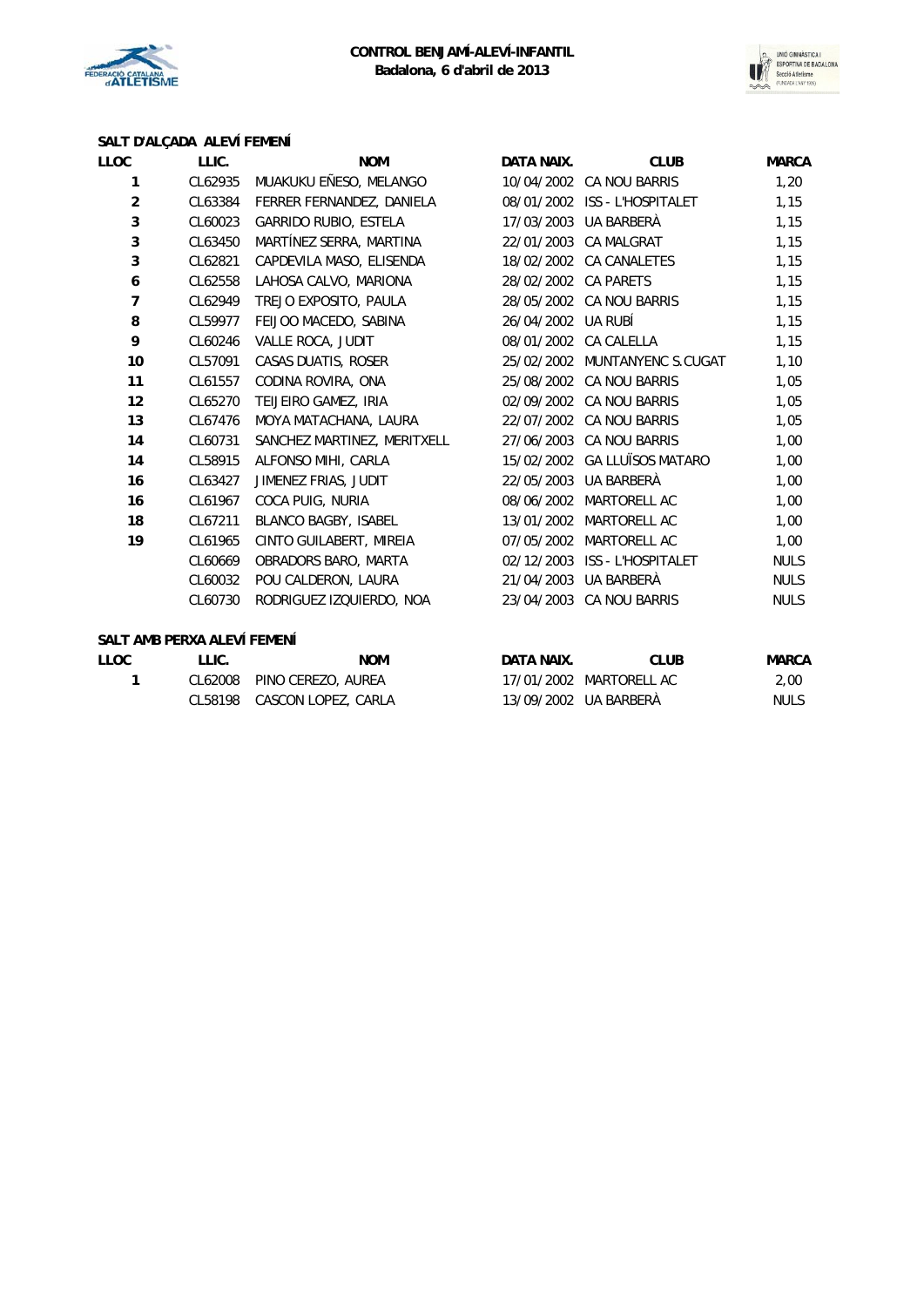

**1a. Sèrie**



## **80 METRES LLISOS INFANTIL MASCULÍ**

| <b>LLOC</b>             | LLIC.   | <b>NOM</b>                     | DATA NAIX.        | <b>CLUB</b>                   | <b>MARCA</b> |
|-------------------------|---------|--------------------------------|-------------------|-------------------------------|--------------|
| 1                       | CL58756 | GALLARDO MIREZ, GERARD         |                   | 07/05/2001 CA MONTORNÈS       | 11,1         |
| $\overline{c}$          | CL65197 | BENAVENTE TORTAJADA, BIEL      |                   | 05/12/2000 CA NOU BARRIS      | 11,3         |
| $\mathsf 3$             | CL67382 | TOMEY CEBOLLERO, MARC          |                   | 28/02/2000 MUNTANYENC S.CUGAT | 11,9         |
| $\overline{\mathbf{4}}$ | CL65994 | BOURKHIS, ABDELBADIA           |                   | 04/09/2000 U COLOMENCA AT.    | 12,9         |
| 5                       | CL64379 | MILLAN CEBALLORS, FIDEL        | 23/06/2001        | U COLOMENCA AT.               | 13,9         |
| 2a. Sèrie               |         |                                |                   |                               |              |
| LLOC                    | LLIC.   | <b>NOM</b>                     | <b>DATA NAIX.</b> | <b>CLUB</b>                   | <b>MARCA</b> |
| $\mathbf{1}$            | CL57115 | SANTAFE PAGA, ELOI             | 16/02/2001        | MUNTANYENC S.CUGAT            | 10,9         |
| $\overline{a}$          | CL57472 | JIMENEZ MUÑIZ, DAVID           | 21/01/2001        | UA RUBÍ                       | 11,2         |
| $\mathbf{3}$            | CL53283 | SALINERO PEREZ, JORDI          |                   | 05/05/2000 UA BARBERÀ         | 11,4         |
| $\pmb{4}$               | CL56372 | MORET MARTINEZ, IÑAKI          |                   | 05/06/2001 CA MONTORNÈS       | 11,8         |
| 5                       | CL63470 | CHUAN LLEONART, CARLOS         |                   | 22/04/2001 GA LLUÏSOS MATARO  | 13,5         |
| 3a. Sèrie               |         |                                |                   |                               |              |
| LLOC                    | LLIC.   | <b>NOM</b>                     | DATA NAIX.        | <b>CLUB</b>                   | <b>MARCA</b> |
| 1                       | CL59966 | SANCHEZ FERNANDEZ, JUAN        |                   | 22/06/2000 GA LLUÏSOS MATARO  | 11,0         |
| $\overline{2}$          | CL56076 | NAVAJON FABREGAT, ADRIA        | 29/01/2001        | UA RUBÍ                       | 11,3         |
|                         |         |                                |                   |                               |              |
| 3                       | CL63328 | MAS GALLEMI, NIL               |                   | 29/08/2000 GA LLUÏSOS MATARO  | 11,5         |
| $\overline{\mathbf{4}}$ | CL58775 | RUIZ JOVER, THEO               | 21/02/2001        | MUNTANYENC S.CUGAT            | 12,2         |
| 5                       | CL57639 | MIRAS ROBLES, ORIOL            | 28/07/2000        | <b>GA LLUÏSOS MATARO</b>      | 12,6         |
| 4a. Sèrie               |         |                                |                   |                               |              |
| LLOC                    | LLIC.   | <b>NOM</b>                     | DATA NAIX.        | <b>CLUB</b>                   | <b>MARCA</b> |
| 1                       | CL56456 | ARTIGAS MEDINA, JOAN           |                   | 06/02/2001 MUNTANYENC S.CUGAT | 11,4         |
| $\overline{a}$          | CL55185 | BALLESTA LOPEZ, VICTOR         |                   | 02/12/2001 GA LLUÏSOS MATARO  | 11,6         |
| $\mathbf{3}$            | CL56376 | PEREZ LOPEZ, SERGIO            |                   | 06/03/2001 CA MONTORNÈS       | 11,9         |
| $\pmb{4}$               | CL60156 | ALERT FRANCO, DAVID            | 13/03/2001        | <b>UGE BADALONA</b>           | 12,1         |
| 5                       | CL63678 | SANTAMARIA GALLARDO, DANIEL    | 29/01/2001        | CA NOU BARRIS                 | 12,5         |
| 5a. Sèrie               |         |                                |                   |                               |              |
| LLOC                    | LLIC.   | <b>NOM</b>                     | DATA NAIX.        | <b>CLUB</b>                   | <b>MARCA</b> |
| 1                       | CL54460 | BARRUBES MASIP, XAVIER         |                   | 23/04/2000 CA CANALETES       | 11,1         |
| $\overline{2}$          | CL67010 | JALON GUERRA, JUAN             |                   | 13/09/2001 CA NOU BARRIS      | 12,1         |
| 3                       | CL65863 | <b>GARI PINA, MARC</b>         | 06/01/2001        | <b>GA LLUÏSOS MATARO</b>      | 12,3         |
| $\pmb{4}$               | CL59042 | PUIG BESA, ADRIA               |                   | 11/04/2001 CA CALELLA         | 12,9         |
| 5                       | CL56371 | MOLINA FERNANDEZ, RUBEN        |                   | 29/10/2001 CA MONTORNÈS       | 14,1         |
| 6a. Sèrie               |         |                                |                   |                               |              |
| LLOC                    | LLIC.   | <b>NOM</b>                     | DATA NAIX.        | <b>CLUB</b>                   | <b>MARCA</b> |
| 1                       | CL55248 | TERUEL SUBIRATS, POL           | 23/04/2001        | CA CANALETES                  | 11,3         |
| $\overline{\mathbf{c}}$ | CL59268 | AOIZ PEREZ DEL MOLINO, JUAN    |                   | 23/08/2001 CA CANALETES       | 12,1         |
| 3                       | CL63476 | <b>GUILLEM PASCUAL, RAIMON</b> |                   | 01/09/2001 GA LLUÏSOS MATARO  | 12,7         |
| 4                       | CL64539 | <b>GARCIA GARCIA, VICTOR</b>   | 11/07/2001        | <b>UGE BADALONA</b>           | 12,9         |
| 5                       | CL67550 | ALMIRALL SOLER, ORIOL          | 11/12/2000        | CA NOU BARRIS                 | 13,3         |
| 7a. Sèrie               |         |                                |                   |                               |              |
| LLOC                    | LLIC.   | <b>NOM</b>                     | DATA NAIX.        | <b>CLUB</b>                   | <b>MARCA</b> |
| $\mathbf{1}$            | CL62925 | FERNANDEZ SERRANO, MIGUEL      | 09/10/2001        | CA NOU BARRIS                 | 11,5         |
| $\overline{\mathbf{c}}$ | CL62025 | VILELLA BARCO, DAVID           | 24/03/2000        | MARTORELL AC                  | 11,7         |
| 3                       | CL66099 | SALADRIGAS FOLCH, OSCAR        | 31/10/2001        | CA CANALETES                  | 12,1         |
|                         |         |                                |                   |                               |              |
| 4                       | CL67828 | HERNANDEZ DE TERA, ALBERT      | 10/02/2001        | <b>UGE BADALONA</b>           | 12,4         |
| 5                       | CL59218 | GUERRERO PLAZA, VICTOR         |                   | 17/08/2001 CA CANALETES       | 13,2         |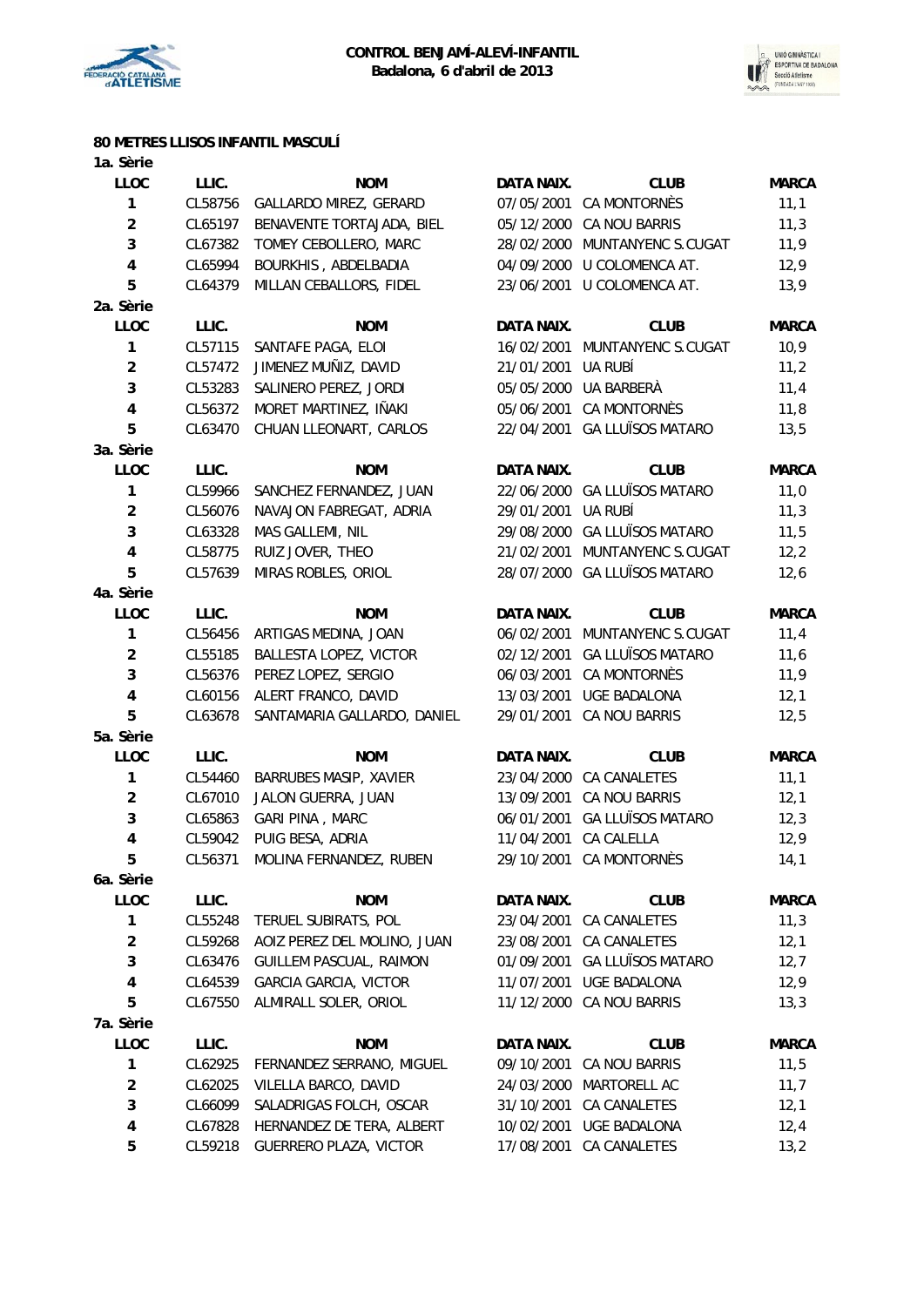



| 8a. Sèrie               |         |                             |                   |                               |              |
|-------------------------|---------|-----------------------------|-------------------|-------------------------------|--------------|
| <b>LLOC</b>             | LLIC.   | <b>NOM</b>                  | DATA NAIX.        | <b>CLUB</b>                   | <b>MARCA</b> |
| 1                       | CL56658 | BLAL LAHLIMI, OUSSAMA       |                   | 06/04/2000 GA LLUÏSOS MATARO  | 11,1         |
| $\overline{2}$          | CL62824 | CODINA COSTA, BERNAT        | 09/12/2001        | CA CANALETES                  | 12,3         |
| 3                       | CL66495 | EL AMRANI, ACHRAF           | 29/08/2001        | CA CALELLA                    | 12,6         |
| $\overline{4}$          | CL56026 | RIVERO HENSCHEL, ADRIA      | 03/11/2000        | UGE BADALONA                  | 13,0         |
| 5                       | CL60199 | RODRIGUEZ MASDEU, JOAN      | 27/02/2001        | <b>UGE BADALONA</b>           | 13,2         |
| 9a. Sèrie               |         |                             |                   |                               |              |
| <b>LLOC</b>             | LLIC.   | <b>NOM</b>                  | <b>DATA NAIX.</b> | <b>CLUB</b>                   | <b>MARCA</b> |
| 1                       | CL66077 | MARTINEZ PASCUAL, ORIOL     |                   | 05/05/2000 CA CANALETES       | 12,0         |
| $\overline{a}$          | CL55184 | MIRMI MASRAMON, ARMAND      | 21/11/2001        | <b>GA LLUÏSOS MATARO</b>      | 12,9         |
| 3                       | CL62026 | ZAMUDIO MATEOS, VICTOR      | 03/06/2001        | MARTORELL AC                  | 13,1         |
| $\overline{\mathbf{4}}$ | CL60245 | TOMAS GARCIA, ISAAC         | 29/10/2001        | <b>CA CALELLA</b>             | 13,7         |
| 5                       | CL66513 | QUINTANA CASTELLVI, MAX     | 08/03/2001        | <b>CA CALELLA</b>             | 14,2         |
| 10a. Sèrie              |         |                             |                   |                               |              |
| <b>LLOC</b>             | LLIC.   | <b>NOM</b>                  | DATA NAIX.        | <b>CLUB</b>                   | <b>MARCA</b> |
| 1                       | CL64614 | RUBIO ARBONA, DAVID         |                   | 09/06/2000 ISS - L'HOSPITALET | 11,0         |
| $\overline{2}$          | CL63677 | TIGRI VALDIVIA, ANTONIO     | 01/02/2000        | CA CALELLA                    | 11,8         |
| 3                       | CL63676 | SALA MONTEAGUDO, JOEL       |                   | 25/02/2000 CA CALELLA         | 12,0         |
| 3                       | CL60959 | <b>VALDES GRIS, SERGI</b>   | 08/03/2001        | ISS - L'HOSPITALET            | 12,7         |
| 4                       | CL58708 | MAÑE GARCIA, IVAN           | 18/05/2000        | CA CALELLA                    | 13,0         |
| 11a. Sèrie              |         |                             |                   |                               |              |
| LLOC                    | LLIC.   | <b>NOM</b>                  | DATA NAIX.        | <b>CLUB</b>                   | <b>MARCA</b> |
| 1                       | CL52016 | CHIVA TOMAS, GERARD         |                   | 15/02/2000 GA LLUÏSOS MATARO  | 11,2         |
| $\overline{2}$          | CL61062 | ADJAR NAJJAOUI, ISMAEL      | 03/05/2000        | <b>GA LLUÏSOS MATARO</b>      | 11,6         |
| 3                       | CL65342 | RODRIGUEZ SANCHEZ, FERRAN   | 01/07/2001        | UA BARBERÀ                    | 13,3         |
| 12a. Sèrie              |         |                             |                   |                               |              |
| <b>LLOC</b>             | LLIC.   | <b>NOM</b>                  | <b>DATA NAIX.</b> | <b>CLUB</b>                   | <b>MARCA</b> |
| 1                       | CL58770 | NOGUEIRA LOPEZ, XAVIER      |                   | 07/12/2000 CA CANOVELLES      | 12,5         |
| $\overline{2}$          | CL57538 | FELIS MORLANS, GERARD       | 13/06/2001        | CA CANALETES                  | 13,4         |
| 3                       | CL65320 | MARTINEZ FERNANDEZ, IGNACIO |                   | 30/06/2000 UA BARBERÀ         | 13,7         |

#### **1000 METRES LLISOS INFANTIL MASCULÍ**

| 1a. Sèrie      |         |                             |                      |                              |              |
|----------------|---------|-----------------------------|----------------------|------------------------------|--------------|
| <b>LLOC</b>    | LLIC.   | <b>NOM</b>                  | DATA NAIX.           | <b>CLUB</b>                  | <b>MARCA</b> |
|                | CL57245 | LOPEZ SEGURA, ANTONIO       | 15/04/2000 CA MOLLET |                              | 2,56,1       |
| $\overline{2}$ | CL56657 | ADALID SORIANO, SERGI       | 15/05/2001           | <b>GA LLUÏSOS MATARO</b>     | 3,07,6       |
| 3              | CL63328 | MAS GALLEMI, NIL            |                      | 29/08/2000 GA LLUÏSOS MATARO | 3,20,9       |
| 4              | CL55185 | BALLESTA LOPEZ, VICTOR      | 02/12/2001           | <b>GA LLUÏSOS MATARO</b>     | 3, 23, 5     |
| 5              | CL55925 | MERINO SARDAÑES, GERARD     | 01/08/2001           | UA RUBÍ                      | 3,24,8       |
| 6              | CL65863 | <b>GARI PINA, MARC</b>      | 06/01/2001           | <b>GA LLUÏSOS MATARO</b>     | 3,25,6       |
| 7              | CL63678 | SANTAMARIA GALLARDO, DANIEL | 29/01/2001           | CA NOU BARRIS                | 3,27,1       |
| 8              | CL53903 | LOPEZ VILLANUEVA, OSCAR     | 16/06/2000           | UGE BADALONA                 | 3,31,6       |
| 9              | CL59042 | PUIG BESA, ADRIA            | 11/04/2001           | CA CALELLA                   | 3,43,9       |
| 10             | CL64379 | MILLAN CEBALLORS, FIDEL     | 23/06/2001           | U COLOMENCA AT.              | 3,58,8       |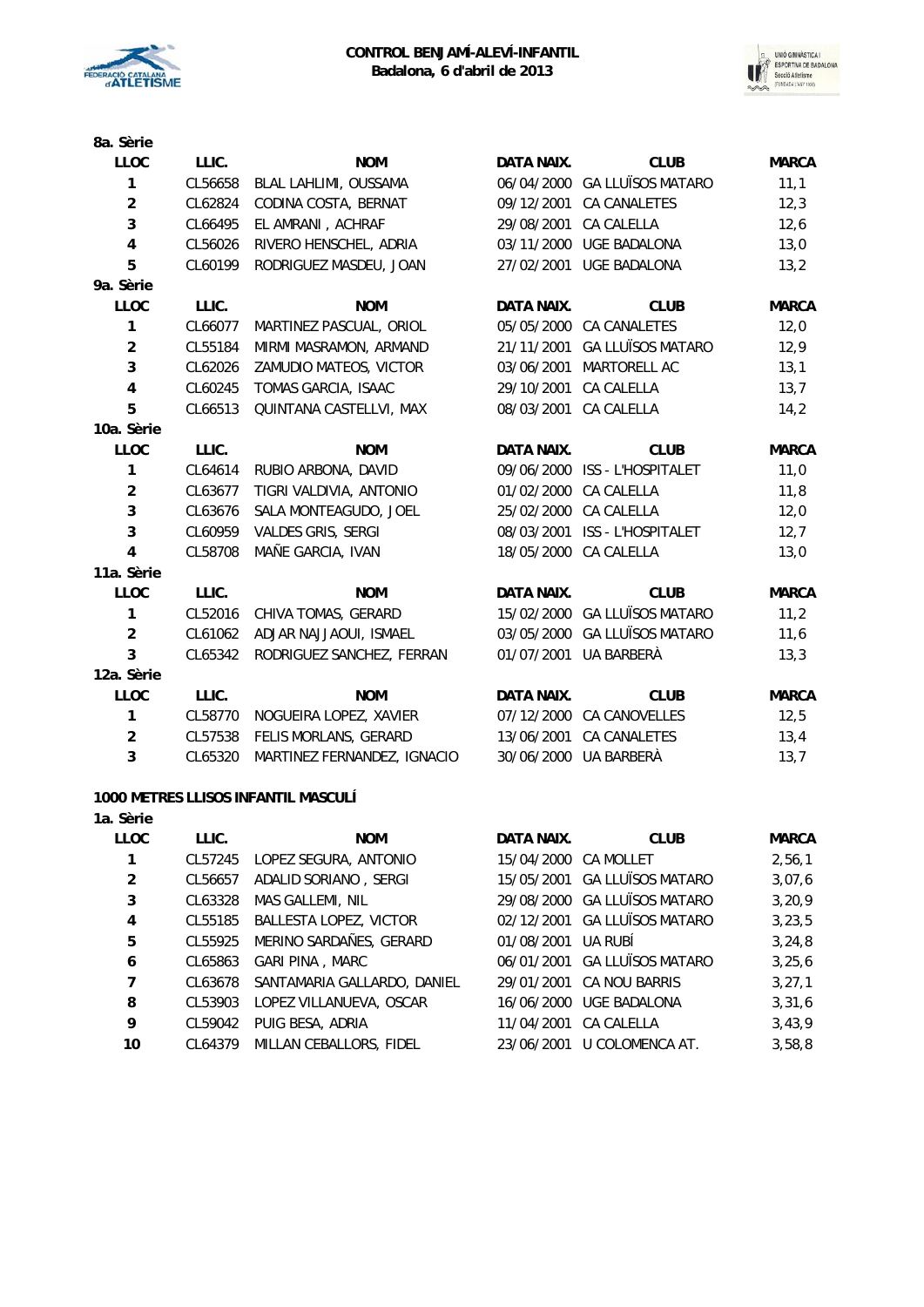

**2a. Sèrie**



| <b>LLOC</b>    | LLIC.   | <b>NOM</b>                        | DATA NAIX. | <b>CLUB</b>                   | <b>MARCA</b> |
|----------------|---------|-----------------------------------|------------|-------------------------------|--------------|
| 1              | CL64035 | CHELBAT, HUSSAM                   |            | 08/03/2000 UA BARBERÀ         | 3, 20, 8     |
| $\overline{2}$ | CL56376 | PEREZ LOPEZ, SERGIO               |            | 06/03/2001 CA MONTORNES       | 3,25,0       |
| 3              | CL56026 | RIVERO HENSCHEL, ADRIA            |            | 03/11/2000 UGE BADALONA       | 3,30,9       |
| 4              | CL63905 | SANTAEULARIA CRIADO, ALBERT       |            | 01/09/2001 JA MONTCADA        | 3,40,8       |
| 5              | CL60959 | VALDES GRIS, SERGI                |            | 08/03/2001 ISS - L'HOSPITALET | 3,52,0       |
| 6              |         | CL65342 RODRIGUEZ SANCHEZ, FERRAN |            | 01/07/2001 UA BARBERÀ         | 3,52,9       |
| 7              | CL67387 | VILLEGAS DE MIQUEL, IGNACIO       |            | 22/11/2001 MUNTANYENC S.CUGAT | 4,05,6       |
| 8              | CL59072 | TRISTANY RODRIGUEZ, BERNAT        |            | 25/12/2000 CA MONTORNES       | 4, 16, 7     |
| 9              | CL65320 | MARTINEZ FERNANDEZ, IGNACIO       |            | 30/06/2000 UA BARBERÀ         | 4,36,4       |
| 10             | CL63430 | ARGUELLO ORTIZ, NIL               | 11/12/2001 | <b>ISS - L'HOSPITALET</b>     | 4,38,7       |
|                |         |                                   |            |                               |              |

### **80 METRES TANQUES INFANTIL MASCULÍ**

| 1a. Sèrie               |         |                               |                   |                               |              |
|-------------------------|---------|-------------------------------|-------------------|-------------------------------|--------------|
| <b>LLOC</b>             | LLIC.   | <b>NOM</b>                    | <b>DATA NAIX.</b> | <b>CLUB</b>                   | <b>MARCA</b> |
| $\mathbf{1}$            | CL57472 | JIMENEZ MUÑIZ, DAVID          | 21/01/2001        | UA RUBÍ                       | 15, 5        |
| $\overline{2}$          | CL67382 | TOMEY CEBOLLERO, MARC         |                   | 28/02/2000 MUNTANYENC S.CUGAT | 15,8         |
| 3                       | CL56657 | ADALID SORIANO, SERGI         |                   | 15/05/2001 GA LLUÏSOS MATARO  | 16, 5        |
| 4                       | CL56372 | MORET MARTINEZ, IÑAKI         |                   | 05/06/2001 CA MONTORNÈS       | 17,3         |
| 2a. Sèrie               |         |                               |                   |                               |              |
| <b>LLOC</b>             | LLIC.   | <b>NOM</b>                    | <b>DATA NAIX.</b> | <b>CLUB</b>                   | <b>MARCA</b> |
| 1                       | CL56456 | ARTIGAS MEDINA, JOAN          |                   | 06/02/2001 MUNTANYENC S.CUGAT | 15,4         |
| $\overline{a}$          | CL63328 | MAS GALLEMI, NIL              |                   | 29/08/2000 GA LLUÏSOS MATARO  | 15,8         |
| 3                       | CL56076 | NAVAJON FABREGAT, ADRIA       | 29/01/2001        | UA RUBÍ                       | 16,0         |
| $\overline{\mathbf{4}}$ | CL62925 | FERNANDEZ SERRANO, MIGUEL     | 09/10/2001        | CA NOU BARRIS                 | 17,1         |
| 3a. Sèrie               |         |                               |                   |                               |              |
| <b>LLOC</b>             | LLIC.   | <b>NOM</b>                    | <b>DATA NAIX.</b> | <b>CLUB</b>                   | <b>MARCA</b> |
| $\mathbf{1}$            | CL57115 | SANTAFE PAGA, ELOI            |                   | 16/02/2001 MUNTANYENC S.CUGAT | 16,0         |
| $\overline{a}$          | CL55184 | MIRMI MASRAMON, ARMAND        | 21/11/2001        | <b>GA LLUÏSOS MATARO</b>      | 16,8         |
| 3                       | CL55925 | MERINO SARDAÑES, GERARD       | 01/08/2001        | UA RUBÍ                       | 18,4         |
| $\overline{\mathbf{4}}$ | CL58756 | GALLARDO MIREZ, GERARD        |                   | 07/05/2001 CA MONTORNÈS       | 18,9         |
| 4a. Sèrie               |         |                               |                   |                               |              |
| <b>LLOC</b>             | LLIC.   | <b>NOM</b>                    | DATA NAIX.        | <b>CLUB</b>                   | <b>MARCA</b> |
| 1                       | CL54460 | <b>BARRUBES MASIP, XAVIER</b> |                   | 23/04/2000 CA CANALETES       | 14,7         |
| $\overline{2}$          | CL64614 | RUBIO ARBONA, DAVID           |                   | 09/06/2000 ISS - L'HOSPITALET | 15,9         |
| 3                       | CL56358 | FERRON MARTINEZ, ISRAEL       | 24/03/2001        | <b>CA MONTORNÈS</b>           | 18,6         |
|                         | CL60156 | ALERT FRANCO, DAVID           |                   | 13/03/2001 UGE BADALONA       | DQ, 168.7    |
| 5a. Sèrie               |         |                               |                   |                               |              |
| <b>LLOC</b>             | LLIC.   | <b>NOM</b>                    | <b>DATA NAIX.</b> | <b>CLUB</b>                   | <b>MARCA</b> |
| 1                       | CL65994 | BOURKHIS, ABDELBADIA          |                   | 04/09/2000 U COLOMENCA AT.    | 16,9         |
| $\overline{2}$          | CL53936 | ROTAECHE VILLANUEVA, RAUL     |                   | 22/11/2000 CA CANALETES       | 17,1         |
| 3                       | CL56376 | PEREZ LOPEZ, SERGIO           |                   | 06/03/2001 CA MONTORNÈS       | 17,3         |
| $\overline{\mathbf{4}}$ | CL60199 | RODRIGUEZ MASDEU, JOAN        |                   | 27/02/2001 UGE BADALONA       | 21,9         |
| 6a. Sèrie               |         |                               |                   |                               |              |
| <b>LLOC</b>             | LLIC.   | <b>NOM</b>                    | DATA NAIX.        | <b>CLUB</b>                   | <b>MARCA</b> |
| $\mathbf{1}$            | CL67828 | HERNANDEZ DE TERA, ALBERT     |                   | 10/02/2001 UGE BADALONA       | 18,6         |
| $\overline{a}$          | CL64035 | CHELBAT, HUSSAM               |                   | 08/03/2000 UA BARBERÀ         | 18,9         |
| 3                       | CL54758 | DE LA HOZ GARCIA, DANIEL      | 14/04/2001        | CA NOU BARRIS                 | 19,1         |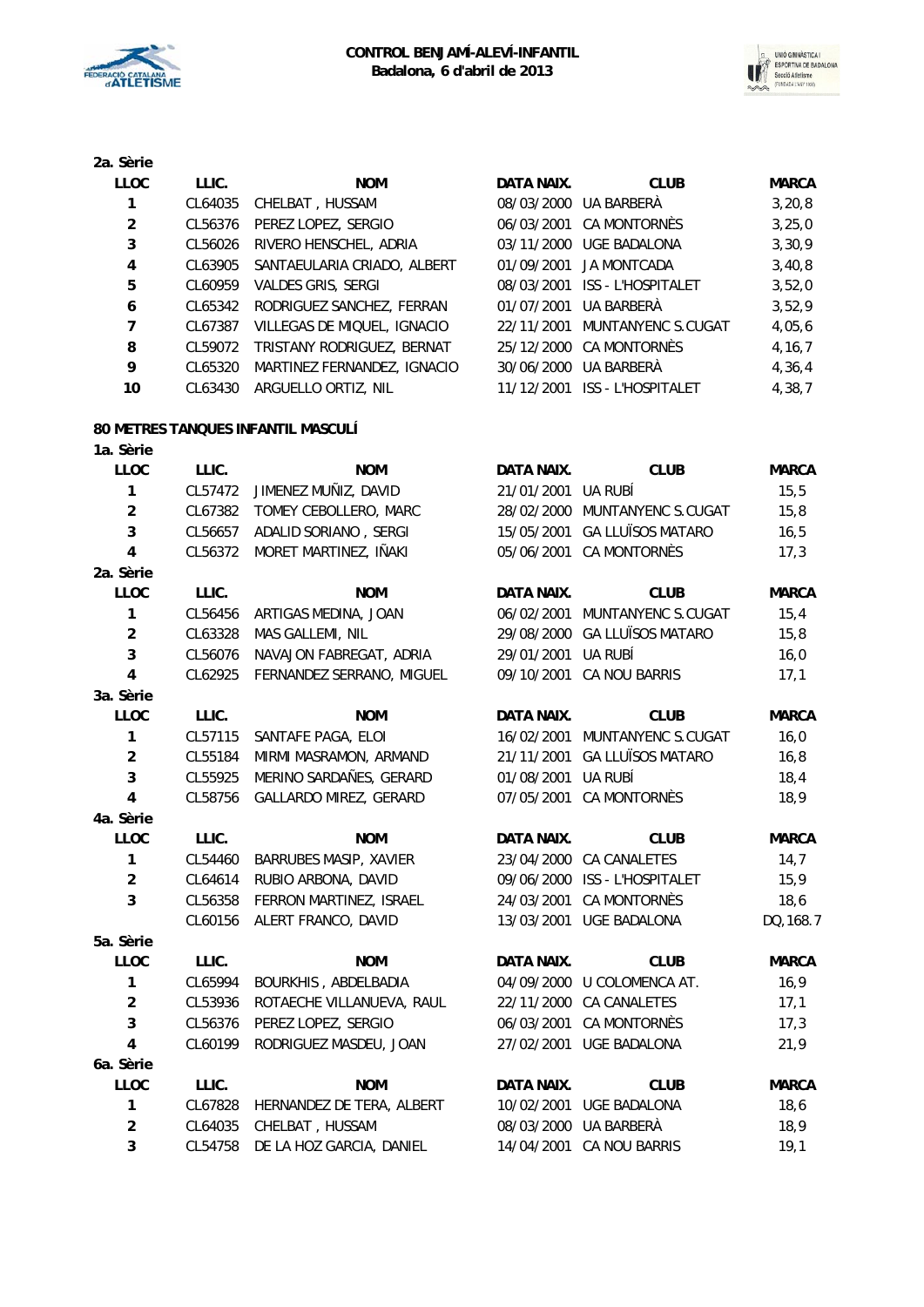



DATA NAIX. CLUB MARCA 05/12/2000 CA NOU BARRIS 16,1 CL53283 SALINERO PEREZ, JORDI 05/05/2000 UA BARBERÀ 16,3 CL66508 MARTIN VENZAL, KILIAN 15/09/2000 CA CALELLA 17,9

DATA NAIX. CLUB MARCA CL53279 HORNOS GOMEZ, ISMAEL 07/02/2000 UA BARBERÀ 17,7 CL67550 ALMIRALL SOLER, ORIOL 11/12/2000 CA NOU BARRIS 18,8 13/09/2001 CA NOU BARRIS 19,5

| 7a. Sèrie      |         |                           |
|----------------|---------|---------------------------|
| LLOC           | LLIC.   | <b>NOM</b>                |
| 1              | CL65197 | BENAVENTE TORTAJADA, BIEL |
| $\mathfrak{p}$ | CL53283 | SALINERO PEREZ, JORDI     |
| 3              | CL66508 | MARTIN VENZAL, KILIAN     |
| 8a. Sèrie      |         |                           |
| LLOC           | LLIC.   | NOM                       |
| 1              | CL53279 | HORNOS GOMEZ, ISMAEL      |
| $\mathfrak{p}$ | CL67550 | ALMIRALL SOLER, ORIOL     |
| 3              | CL67010 | JALON GUERRA, JUAN        |
|                |         |                           |

## **SALT AMB PERXA INFANTIL MASCULÍ**

| LLOC | LLIC.   | <b>NOM</b>              | DATA NAIX. | <b>CLUB</b>                | <b>MARCA</b> |
|------|---------|-------------------------|------------|----------------------------|--------------|
|      | CL57385 | SANCHEZ POL, MARC       |            | 13/05/2000 CA MALGRAT      | 2.90         |
| 2    | CL59844 | TAULATS BRAOS, GERARD   |            | 25/10/2001 CORNELLÀ AT.    | 2.40         |
| 3    | CL62001 | NAVARRO GUZMAN, GUILLEM |            | 03/11/2000 MARTORELL AC    | 2.15         |
| 4    | CL66508 | MARTIN VENZAL, KILIAN   |            | 15/09/2000 CA CALELLA      | 2,00         |
| 5    | CL56372 | MORET MARTINEZ, IÑAKI   |            | 05/06/2001 CA MONTORNÈS    | 1.90         |
| 6    | CL66077 | MARTINEZ PASCUAL, ORIOL |            | 05/05/2000 CA CANALETES    | 1.60         |
|      | CL65994 | BOURKHIS, ABDELBADIA    |            | 04/09/2000 U COLOMENCA AT. | 1,60         |

### **SALT DE LLARGADA INFANTIL MASCULÍ**

| LLOC           | LLIC.   | <b>NOM</b>                   | DATA NAIX. | <b>CLUB</b>               | <b>MARCA</b> |
|----------------|---------|------------------------------|------------|---------------------------|--------------|
| 1              | CL53279 | HORNOS GOMEZ, ISMAEL         |            | 07/02/2000 UA BARBERÀ     | 4,65         |
| $\overline{a}$ | CL57115 | SANTAFE PAGA, ELOI           | 16/02/2001 | MUNTANYENC S.CUGAT        | 4,52         |
| 3              | CL56456 | ARTIGAS MEDINA, JOAN         | 06/02/2001 | MUNTANYENC S.CUGAT        | 4,38         |
| $\pmb{4}$      | CL53283 | SALINERO PEREZ, JORDI        | 05/05/2000 | UA BARBERÀ                | 4,36         |
| 5              | CL65197 | BENAVENTE TORTAJADA, BIEL    | 05/12/2000 | CA NOU BARRIS             | 4,34         |
| 6              | CL61062 | ADJAR NAJJAOUI, ISMAEL       | 03/05/2000 | <b>GA LLUÏSOS MATARO</b>  | 4,29         |
| $\overline{7}$ | CL56658 | BLAL LAHLIMI, OUSSAMA        | 06/04/2000 | <b>GA LLUÏSOS MATARO</b>  | 4,21         |
| 8              | CL67382 | TOMEY CEBOLLERO, MARC        | 28/02/2000 | MUNTANYENC S.CUGAT        | 4,13         |
| 9              | CL64614 | RUBIO ARBONA, DAVID          | 09/06/2000 | <b>ISS - L'HOSPITALET</b> | 4,05         |
| 10             | CL56076 | NAVAJON FABREGAT, ADRIA      | 29/01/2001 | UA RUBÍ                   | 4,03         |
| 11             | CL58756 | GALLARDO MIREZ, GERARD       | 07/05/2001 | CA MONTORNÈS              | 4,03         |
| 12             | CL61988 | LOPEZ RIERA, ALEX            | 07/07/2000 | MARTORELL AC              | 3,99         |
| 13             | CL57245 | LOPEZ SEGURA, ANTONIO        | 15/04/2000 | CA MOLLET                 | 3,95         |
| 14             | CL62025 | VILELLA BARCO, DAVID         | 24/03/2000 | MARTORELL AC              | 3,87         |
| 15             | CL63677 | TIGRI VALDIVIA, ANTONIO      | 01/02/2000 | CA CALELLA                | 3,86         |
| 16             | CL55336 | <b>GOMEZ GARCIA, GUILLEM</b> | 28/12/2000 | <b>CA MOLLET</b>          | 3,82         |
| 17             | CL57472 | JIMENEZ MUÑIZ, DAVID         | 21/01/2001 | UA RUBÍ                   | 3,74         |
| 18             | CL63678 | SANTAMARIA GALLARDO, DANIEL  | 29/01/2001 | CA NOU BARRIS             | 3,68         |
| 19             | CL57538 | FELIS MORLANS, GERARD        | 13/06/2001 | <b>CA CANALETES</b>       | 3,65         |
| 20             | CL58775 | RUIZ JOVER, THEO             | 21/02/2001 | MUNTANYENC S.CUGAT        | 3,65         |
| 21             | CL56371 | MOLINA FERNANDEZ, RUBEN      | 29/10/2001 | CA MONTORNÈS              | 3,63         |
| 22             | CL55925 | MERINO SARDAÑES, GERARD      | 01/08/2001 | UA RUBÍ                   | 3,58         |
| 23             | CL59218 | GUERRERO PLAZA, VICTOR       | 17/08/2001 | CA CANALETES              | 3,57         |
| 24             | CL58770 | NOGUEIRA LOPEZ, XAVIER       | 07/12/2000 | CA CANOVELLES             | 3,51         |
| 25             | CL59966 | SANCHEZ FERNANDEZ, JUAN      | 22/06/2000 | <b>GA LLUÏSOS MATARO</b>  | 3,45         |
| 26             | CL66495 | EL AMRANI, ACHRAF            | 29/08/2001 | CA CALELLA                | 3,44         |
| 27             | CL67550 | ALMIRALL SOLER, ORIOL        | 11/12/2000 | <b>CA NOU BARRIS</b>      | 3,44         |
|                |         |                              |            |                           |              |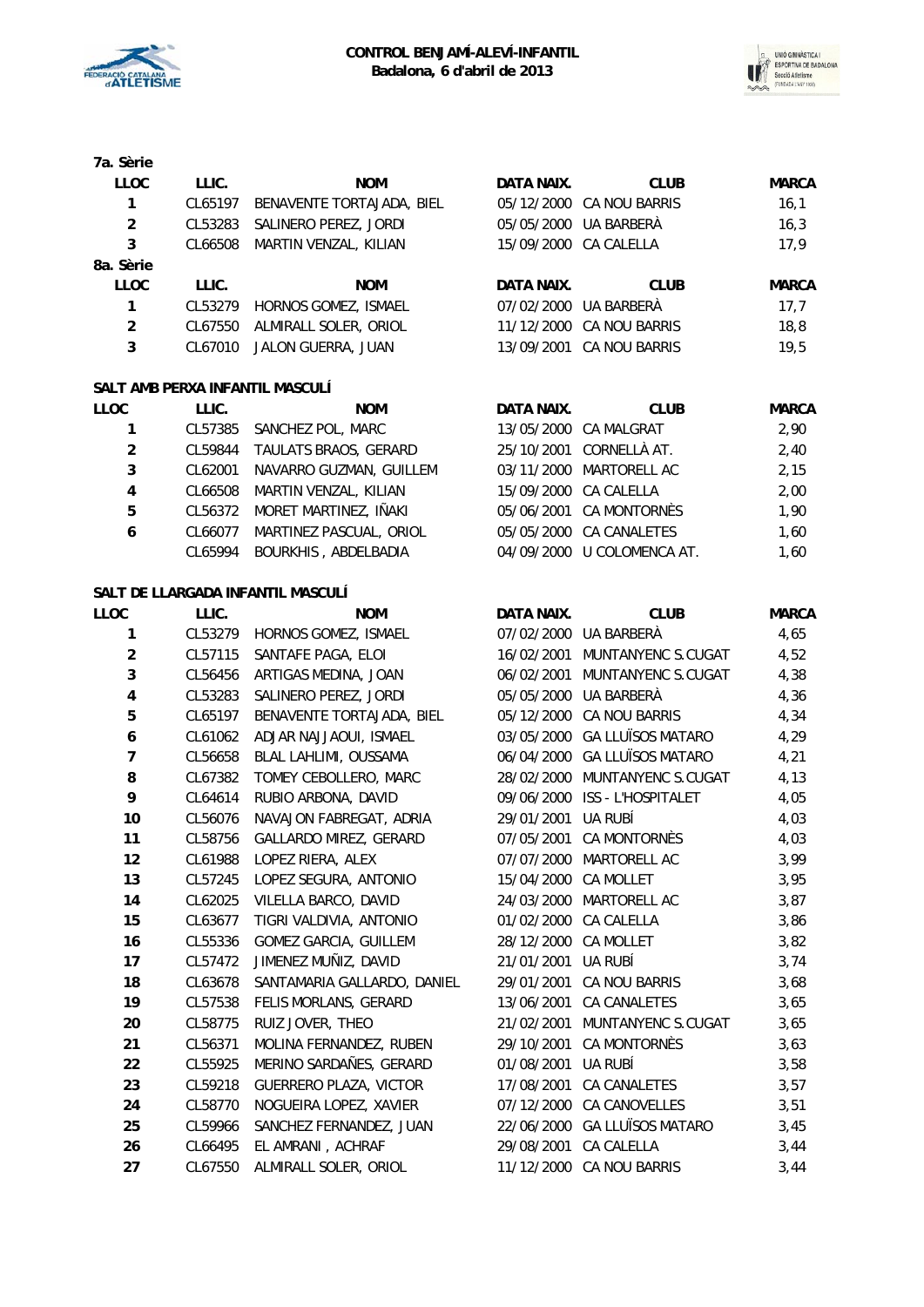

| 28 | CL62026 | ZAMUDIO MATEOS, VICTOR         | 03/06/2001           | <b>MARTORELL AC</b>           | 3,42  |
|----|---------|--------------------------------|----------------------|-------------------------------|-------|
| 29 | CL62824 | CODINA COSTA, BERNAT           |                      | 09/12/2001 CA CANALETES       | 3,42  |
| 30 | CL60047 | MULERO MATOS, QUIM             | 25/09/2001 CA MOLLET |                               | 3,41  |
| 31 | CL57639 | MIRAS ROBLES, ORIOL            |                      | 28/07/2000 GA LLUÏSOS MATARO  | 3,38  |
| 32 | CL66077 | MARTINEZ PASCUAL, ORIOL        |                      | 05/05/2000 CA CANALETES       | 3,34  |
| 33 | CL59042 | PUIG BESA, ADRIA               |                      | 11/04/2001 CA CALELLA         | 3,34  |
| 34 | CL62925 | FERNANDEZ SERRANO, MIGUEL      |                      | 09/10/2001 CA NOU BARRIS      | 3, 31 |
| 35 | CL66508 | MARTIN VENZAL, KILIAN          |                      | 15/09/2000 CA CALELLA         | 3,29  |
| 36 | CL60959 | VALDES GRIS, SERGI             |                      | 08/03/2001 ISS - L'HOSPITALET | 3,23  |
| 37 | CL63476 | <b>GUILLEM PASCUAL, RAIMON</b> |                      | 01/09/2001 GA LLUÏSOS MATARO  | 3,18  |
| 38 | CL60199 | RODRIGUEZ MASDEU, JOAN         |                      | 27/02/2001 UGE BADALONA       | 3,16  |
| 39 | CL66099 | SALADRIGAS FOLCH, OSCAR        |                      | 31/10/2001 CA CANALETES       | 3,00  |
|    | CL63470 | CHUAN LLEONART, CARLOS         | 22/04/2001           | <b>GA LLUÏSOS MATARO</b>      | NUL.  |
|    | CL64539 | <b>GARCIA GARCIA, VICTOR</b>   | 11/07/2001           | UGE BADALONA                  | NUL.  |
|    | CL60156 | ALERT FRANCO, DAVID            | 13/03/2001           | <b>UGE BADALONA</b>           | NUL.  |
|    | CL67828 | HERNANDEZ DE TERA, ALBERT      | 10/02/2001           | UGE BADALONA                  | NULS  |
|    | CL63430 | ARGUELLO ORTIZ, NIL            |                      | 11/12/2001 ISS - L'HOSPITALET | NUL.  |
|    | CL62021 | TORRES REINA, RAUL             | 23/03/2001           | MARTORELL AC                  | NUL.  |
|    |         |                                |                      |                               |       |

## **LLANÇAMENT DE JAVELINA INFANTIL MASCULÍ**

| LLOC           | LLIC.   | <b>NOM</b>                    | DATA NAIX. | <b>CLUB</b>              | <b>MARCA</b> |
|----------------|---------|-------------------------------|------------|--------------------------|--------------|
| 1              | CL58708 | MAÑE GARCIA, IVAN             | 18/05/2000 | <b>CA CALELLA</b>        | 28,56        |
| $\overline{a}$ | CL57639 | MIRAS ROBLES, ORIOL           | 28/07/2000 | <b>GA LLUÏSOS MATARO</b> | 24,86        |
| 3              | CL53279 | HORNOS GOMEZ, ISMAEL          | 07/02/2000 | UA BARBERÀ               | 23,54        |
| 4              | CL59966 | SANCHEZ FERNANDEZ, JUAN       | 22/06/2000 | <b>GA LLUÏSOS MATARO</b> | 19,74        |
| 5              | CL64035 | CHELBAT, HUSSAM               | 08/03/2000 | UA BARBERÀ               | 19,39        |
| 6              | CL67371 | MASSANA BANQUELLS, HARSH      | 19/08/2000 | MUNTANYENC S.CUGAT       | 18,32        |
| $\overline{7}$ | CL61988 | LOPEZ RIERA, ALEX             | 07/07/2000 | MARTORELL AC             | 17,97        |
| 8              | CL62824 | CODINA COSTA, BERNAT          | 09/12/2001 | CA CANALETES             | 17,20        |
| 9              | CL63677 | TIGRI VALDIVIA, ANTONIO       | 01/02/2000 | CA CALELLA               | 16,41        |
| 10             | CL59218 | <b>GUERRERO PLAZA, VICTOR</b> | 17/08/2001 | <b>CA CANALETES</b>      | 16, 32       |
| 11             | CL56358 | FERRON MARTINEZ, ISRAEL       | 24/03/2001 | CA MONTORNÈS             | 14,80        |
| 12             | CL63122 | RODRIGUEZ AROCA, IKER         | 14/05/2000 | UA BARBERÀ               | 14,20        |
| 13             | CL65863 | GARI PINA, MARC               | 06/01/2001 | <b>GA LLUÏSOS MATARO</b> | 13,52        |
| 14             | CL54758 | DE LA HOZ GARCIA, DANIEL      | 14/04/2001 | <b>CA NOU BARRIS</b>     | 13,40        |
| 16             | CL56658 | BLAL LAHLIMI, OUSSAMA         | 06/04/2000 | <b>GA LLUÏSOS MATARO</b> | 13,21        |
| 17             | CL61062 | ADJAR NAJJAOUI, ISMAEL        | 03/05/2000 | <b>GA LLUÏSOS MATARO</b> | 11,80        |
| 18             | CL63470 | CHUAN LLEONART, CARLOS        | 22/04/2001 | <b>GA LLUÏSOS MATARO</b> | 11,24        |
| 19             | CL55185 | <b>BALLESTA LOPEZ, VICTOR</b> | 02/12/2001 | <b>GA LLUÏSOS MATARO</b> | 10,78        |
| 20             | CL66513 | QUINTANA CASTELLVI, MAX       | 08/03/2001 | CA CALELLA               | 10,70        |
| 21             | CL57538 | FELIS MORLANS, GERARD         | 13/06/2001 | CA CANALETES             | 9,55         |
| 22             | CL63476 | GUILLEM PASCUAL, RAIMON       | 01/09/2001 | <b>GA LLUÏSOS MATARO</b> | 9,40         |
| 23             | CL62021 | TORRES REINA, RAUL            | 23/03/2001 | MARTORELL AC             | 8,98         |
|                |         |                               |            |                          |              |

## **LLANÇAMENT DE MARTELL INFANTIL MASCULÍ**

| LLOC | LLIC. | <b>NOM</b>                       | DATA NAIX.        | <b>CLUB</b>              | <b>MARCA</b> |
|------|-------|----------------------------------|-------------------|--------------------------|--------------|
|      |       | CL58583 AYATS FONT, SALVADOR     | 20/02/2000 CA VIC |                          | 24.11        |
| 2    |       | CL63122 RODRIGUEZ AROCA, IKER    |                   | 14/05/2000 UA BARBERÀ    | 20,86        |
| 3    |       | CL54758 DE LA HOZ GARCIA, DANIEL |                   | 14/04/2001 CA NOU BARRIS | 15,38        |
| 4    |       | CL60245 TOMAS GARCIA, ISAAC      |                   | 29/10/2001 CA CALELLA    | 11.07        |
| 5.   |       | CL66495 EL AMRANI, ACHRAF        |                   | 29/08/2001 CA CALELLA    | 9.26         |

| CL62026 | ZAMUDIO MATEOS, VICTOR       | 03/06/2001 | MARTORELL AC              | 3,42        |
|---------|------------------------------|------------|---------------------------|-------------|
| CL62824 | CODINA COSTA, BERNAT         | 09/12/2001 | <b>CA CANALETES</b>       | 3,42        |
| CL60047 | MULERO MATOS, QUIM           | 25/09/2001 | <b>CA MOLLET</b>          | 3,41        |
| CL57639 | MIRAS ROBLES, ORIOL          | 28/07/2000 | <b>GA LLUÏSOS MATARO</b>  | 3,38        |
| CL66077 | MARTINEZ PASCUAL, ORIOL      | 05/05/2000 | <b>CA CANALETES</b>       | 3,34        |
| CL59042 | PUIG BESA, ADRIA             | 11/04/2001 | CA CALELLA                | 3,34        |
| CL62925 | FERNANDEZ SERRANO, MIGUEL    | 09/10/2001 | CA NOU BARRIS             | 3,31        |
| CL66508 | MARTIN VENZAL, KILIAN        | 15/09/2000 | CA CALELLA                | 3,29        |
| CL60959 | VALDES GRIS, SERGI           | 08/03/2001 | <b>ISS - L'HOSPITALET</b> | 3,23        |
| CL63476 | GUILLEM PASCUAL, RAIMON      | 01/09/2001 | <b>GA LLUÏSOS MATARO</b>  | 3,18        |
| CL60199 | RODRIGUEZ MASDEU, JOAN       | 27/02/2001 | <b>UGE BADALONA</b>       | 3,16        |
| CL66099 | SALADRIGAS FOLCH, OSCAR      | 31/10/2001 | <b>CA CANALETES</b>       | 3,00        |
| CL63470 | CHUAN LLEONART, CARLOS       | 22/04/2001 | <b>GA LLUÏSOS MATARO</b>  | <b>NULS</b> |
| CL64539 | <b>GARCIA GARCIA, VICTOR</b> | 11/07/2001 | <b>UGE BADALONA</b>       | <b>NULS</b> |
| CL60156 | ALERT FRANCO, DAVID          | 13/03/2001 | UGE BADALONA              | <b>NULS</b> |
| CL67828 | HERNANDEZ DE TERA, ALBERT    | 10/02/2001 | <b>UGE BADALONA</b>       | <b>NULS</b> |
| CL63430 | ARGUELLO ORTIZ, NIL          | 11/12/2001 | ISS - L'HOSPITALET        | <b>NULS</b> |
| CL62021 | TORRES REINA, RAUL           | 23/03/2001 | MARTORELL AC              | <b>NULS</b> |
|         |                              |            |                           |             |

|                | LLIC.   | <b>NOM</b>                    | DATA NAIX. | <b>CLUB</b>                   | <b>MARCA</b> |
|----------------|---------|-------------------------------|------------|-------------------------------|--------------|
| 1              | CL58708 | MAÑE GARCIA, IVAN             | 18/05/2000 | CA CALELLA                    | 28,56        |
| $\overline{c}$ | CL57639 | MIRAS ROBLES, ORIOL           | 28/07/2000 | <b>GA LLUÏSOS MATARO</b>      | 24,86        |
| 3              | CL53279 | HORNOS GOMEZ, ISMAEL          | 07/02/2000 | UA BARBERÀ                    | 23,54        |
| 4              | CL59966 | SANCHEZ FERNANDEZ, JUAN       | 22/06/2000 | <b>GA LLUÏSOS MATARO</b>      | 19,74        |
| 5              | CL64035 | CHELBAT, HUSSAM               |            | 08/03/2000 UA BARBERÀ         | 19,39        |
| 6              | CL67371 | MASSANA BANQUELLS, HARSH      |            | 19/08/2000 MUNTANYENC S.CUGAT | 18,32        |
| 7              | CL61988 | LOPEZ RIERA, ALEX             | 07/07/2000 | MARTORELL AC                  | 17,97        |
| 8              | CL62824 | CODINA COSTA, BERNAT          |            | 09/12/2001 CA CANALETES       | 17,20        |
| 9              | CL63677 | TIGRI VALDIVIA, ANTONIO       |            | 01/02/2000 CA CALELLA         | 16, 41       |
| 10             | CL59218 | <b>GUERRERO PLAZA, VICTOR</b> | 17/08/2001 | CA CANALETES                  | 16, 32       |
| $\overline{1}$ | CL56358 | FERRON MARTINEZ, ISRAEL       | 24/03/2001 | CA MONTORNÈS                  | 14,80        |
| $\overline{2}$ | CL63122 | RODRIGUEZ AROCA, IKER         | 14/05/2000 | UA BARBERÀ                    | 14,20        |
| $\overline{3}$ | CL65863 | GARI PINA, MARC               | 06/01/2001 | <b>GA LLUÏSOS MATARO</b>      | 13,52        |
| 14             | CL54758 | DE LA HOZ GARCIA, DANIEL      |            | 14/04/2001 CA NOU BARRIS      | 13,40        |
| $\overline{6}$ | CL56658 | BLAL LAHLIMI, OUSSAMA         | 06/04/2000 | <b>GA LLUÏSOS MATARO</b>      | 13,21        |
| 7              | CL61062 | ADJAR NAJJAOUI, ISMAEL        |            | 03/05/2000 GA LLUÏSOS MATARO  | 11,80        |
| 8              | CL63470 | CHUAN LLEONART, CARLOS        | 22/04/2001 | <b>GA LLUÏSOS MATARO</b>      | 11,24        |
| 19             | CL55185 | BALLESTA LOPEZ, VICTOR        | 02/12/2001 | <b>GA LLUÏSOS MATARO</b>      | 10,78        |
| 20             | CL66513 | QUINTANA CASTELLVI, MAX       | 08/03/2001 | CA CALELLA                    | 10,70        |
| 21             | CL57538 | FELIS MORLANS, GERARD         | 13/06/2001 | CA CANALETES                  | 9,55         |
| 22             | CL63476 | GUILLEM PASCUAL, RAIMON       | 01/09/2001 | <b>GA LLUÏSOS MATARO</b>      | 9,40         |
| 23             | CL62021 | TORRES REINA, RAUL            | 23/03/2001 | MARTORELL AC                  | 8,98         |

| DATA NAIX.        | <b>CLUB</b>              | <b>MARCA</b> |
|-------------------|--------------------------|--------------|
| 20/02/2000 CA VIC |                          | 24,11        |
|                   | 14/05/2000 UA BARBERÀ    | 20.86        |
|                   | 14/04/2001 CA NOU BARRIS | 15,38        |
|                   | 29/10/2001 CA CALELLA    | 11.07        |
|                   | 29/08/2001 CA CALELLA    | 9.26         |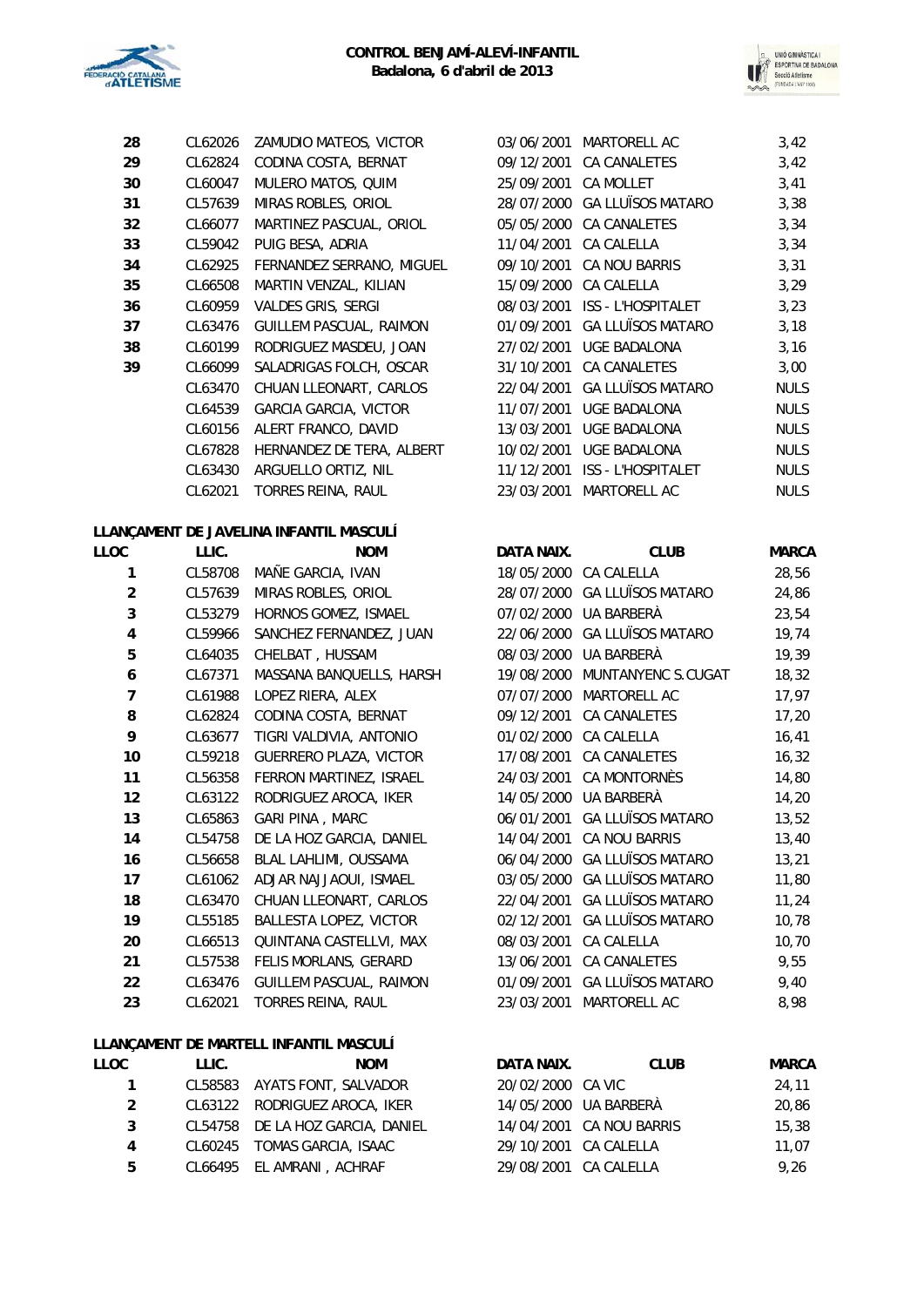



| ADJAR NAJJAOUI, ISMAEL<br>CL61062 |
|-----------------------------------|
|-----------------------------------|

**6** CL61062 ADJAR NAJJAOUI, ISMAEL 03/05/2000 GA LLUÏSOS MATARO 0,00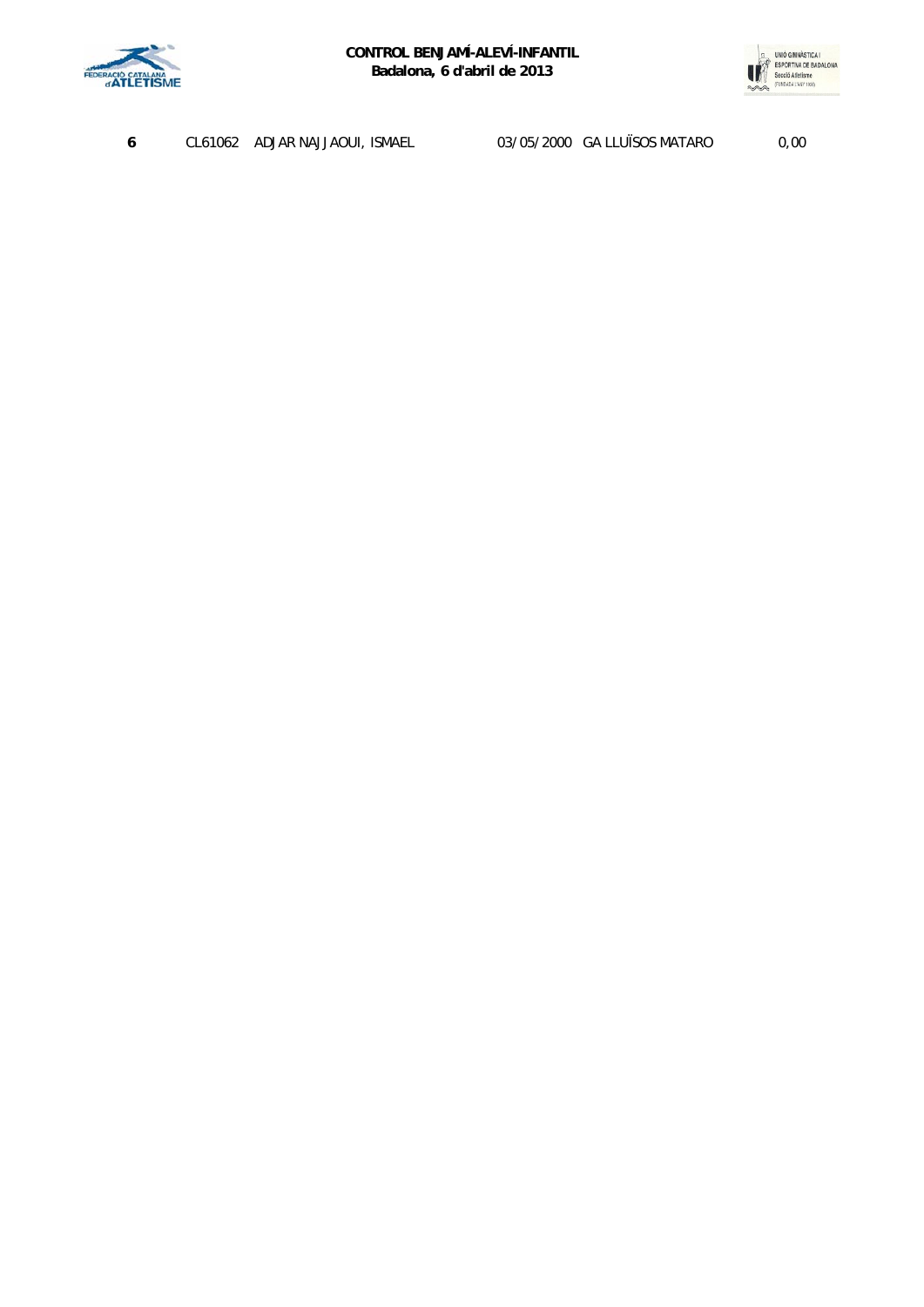



# **80 METRES LLISOS INFANTIL FEMENÍ**

| 1a. Sèrie               |         |                              |            |                     |              |
|-------------------------|---------|------------------------------|------------|---------------------|--------------|
| <b>LLOC</b>             | LLIC.   | <b>NOM</b>                   | DATA NAIX. | <b>CLUB</b>         | <b>MARCA</b> |
| 1                       | CL54161 | BESTUE FERRERA, JAEL         | 24/09/2000 | MUNTANYENC S.CUGAT  | 10, 5        |
| $\overline{c}$          | CL53642 | PALACIN ESTER, JULIA         | 27/04/2000 | <b>UA TERRASSA</b>  | 10,7         |
| 3                       | CL58758 | <b>VIVES GALBANY, BERTA</b>  | 26/03/2001 | CA MONTORNÈS        | 10,9         |
| $\overline{\mathbf{4}}$ | CL65263 | SALMERON ASCASO, TERESA      | 31/01/2001 | CA NOU BARRIS       | 11,6         |
| 5                       | CL56049 | VIZUETE BRUSAU, ANDREA       | 25/01/2001 | <b>UGE BADALONA</b> | 11,9         |
| 2a. Sèrie               |         |                              |            |                     |              |
| <b>LLOC</b>             | LLIC.   | <b>NOM</b>                   | DATA NAIX. | <b>CLUB</b>         | <b>MARCA</b> |
| 1                       | CL53449 | ROSA FERRER, CLARA ISABEL    | 19/09/2000 | UGE BADALONA        | 11,3         |
| $\boldsymbol{2}$        | CL60153 | MERCHANT BUSTOS, SILVIA      | 15/04/2001 | UGE BADALONA        | 11,5         |
| 3                       | CL59206 | PASCUAL BARBANY, MARIA       | 01/10/2001 | <b>UGE BADALONA</b> | 12,5         |
| $\overline{\mathbf{4}}$ | CL65233 | MARTIN ESCUDERO, MARIA       | 04/05/2001 | CA NOU BARRIS       | 12,8         |
| 5                       | CL68110 | TUDELA SOPENA, ANDREA        | 17/12/2000 | MUNTANYENC S.CUGAT  | 13,8         |
| 3a. Sèrie               |         |                              |            |                     |              |
| <b>LLOC</b>             | LLIC.   | <b>NOM</b>                   | DATA NAIX. | <b>CLUB</b>         | <b>MARCA</b> |
| 1                       | CL63042 | MAS ARGEMI, MARINA           | 26/05/2000 | UGE BADALONA        | 10,6         |
| $\overline{2}$          | CL58936 | RIART MILA, JUDIT            | 22/06/2000 | MUNTANYENC S.CUGAT  | 11,5         |
| 3                       | CL61980 | HERNANDEZ PEREZ, BERTA       | 29/08/2000 | MARTORELL AC        | 11,7         |
| 4                       | CL63454 | PEREZ VERCHER, CLAUDIA       | 17/05/2001 | CA MALGRAT          | 13,2         |
| 4a. Sèrie               |         |                              |            |                     |              |
| <b>LLOC</b>             | LLIC.   | <b>NOM</b>                   | DATA NAIX. | <b>CLUB</b>         | <b>MARCA</b> |
| 1                       | CL63051 | ROURA CARRASCO, JUDIT        | 08/02/2000 | UGE BADALONA        | 11,9         |
| $\overline{c}$          | CL53453 | NAVARRO PADILLA, MAR         | 25/04/2000 | UGE BADALONA        | 12,1         |
| 3                       | CL58933 | MALDONADO GUILERA, LAURA     | 21/02/2001 | MUNTANYENC S.CUGAT  | 12,5         |
| $\overline{\mathbf{4}}$ | CL59544 | RUIZ OTERO, MARTA            | 04/03/2001 | CA MALGRAT          | 12,9         |
| 5                       | CL62002 | NIETO CAPUZ, NORA            | 17/04/2001 | MARTORELL AC        | 13,4         |
| 5a. Sèrie               |         |                              |            |                     |              |
| <b>LLOC</b>             | LLIC.   | <b>NOM</b>                   | DATA NAIX. | <b>CLUB</b>         | <b>MARCA</b> |
| 1                       | CL67108 | <b>GARCIA MARIN, IRENE</b>   | 15/08/2001 | UGE BADALONA        | 11,8         |
| $\overline{a}$          | CL68205 | TRAPERO MANRIQUE, LAURA      | 31/05/2001 | ISS - L'HOSPITALET  | 12, 2        |
| 3                       | CL64515 | CURCO BOIX, SARA             | 24/03/2001 | MUNTANYENC S.CUGAT  | 12,4         |
| 4                       | CL67442 | CARRILLO QUINTANILLA, MARINA | 10/12/2000 | CA MONTORNÈS        | 13,5         |
| 5                       | CL59539 | RUIZ OTERO, ANA              | 04/03/2001 | <b>CA MALGRAT</b>   | 14,0         |
| 6a. Sèrie               |         |                              |            |                     |              |
| <b>LLOC</b>             | LLIC.   | <b>NOM</b>                   | DATA NAIX. | <b>CLUB</b>         | <b>MARCA</b> |
| $\mathbf{1}$            | CL53925 | GARCIA VERGES, JULIA         | 05/11/2000 | CA CANALETES        | 11,3         |
| $\overline{\mathbf{c}}$ | CL60759 | CARVAJAL TUDELA, CLAUDIA     | 23/06/2000 | CA CANALETES        | 11,6         |
| 3                       | CL67296 | ASAID, RANIA                 | 24/01/2001 | U COLOMENCA AT.     | 11,9         |
| 4                       | CL59797 | ALVAREZ MANRUBIA, CARLA      | 22/08/2001 | U COLOMENCA AT.     | 13,5         |
| 5                       | CL57612 | GURRI CASALS, NURIA          | 01/08/2000 | CA MONTORNÈS        | 13,9         |
| 7a. Sèrie               |         |                              |            |                     |              |
| LLOC                    | LLIC.   | <b>NOM</b>                   | DATA NAIX. | <b>CLUB</b>         | <b>MARCA</b> |
| 1                       | CL66557 | CAMPOS CRESPO, PAULA         | 25/03/2000 | UA RUBÍ             | 11,6         |
| $\overline{2}$          | CL60752 | BARTOLOME ORO, CRISTINA      | 07/09/2001 | CA CANALETES        | 11,8         |
| 3                       | CL54698 | CASTELLS LLACH, JULIA        | 23/12/2000 | CA CANALETES        | 12,0         |
| 4                       | CL66010 | ZOUHIAR, ASSIA               | 07/05/2001 | U COLOMENCA AT.     | 13,4         |
| 5                       |         |                              |            |                     |              |
|                         | CL65996 | EL ADNANI HANIDIR, ZAINAB    | 11/02/2001 | U COLOMENCA AT.     | 14,9         |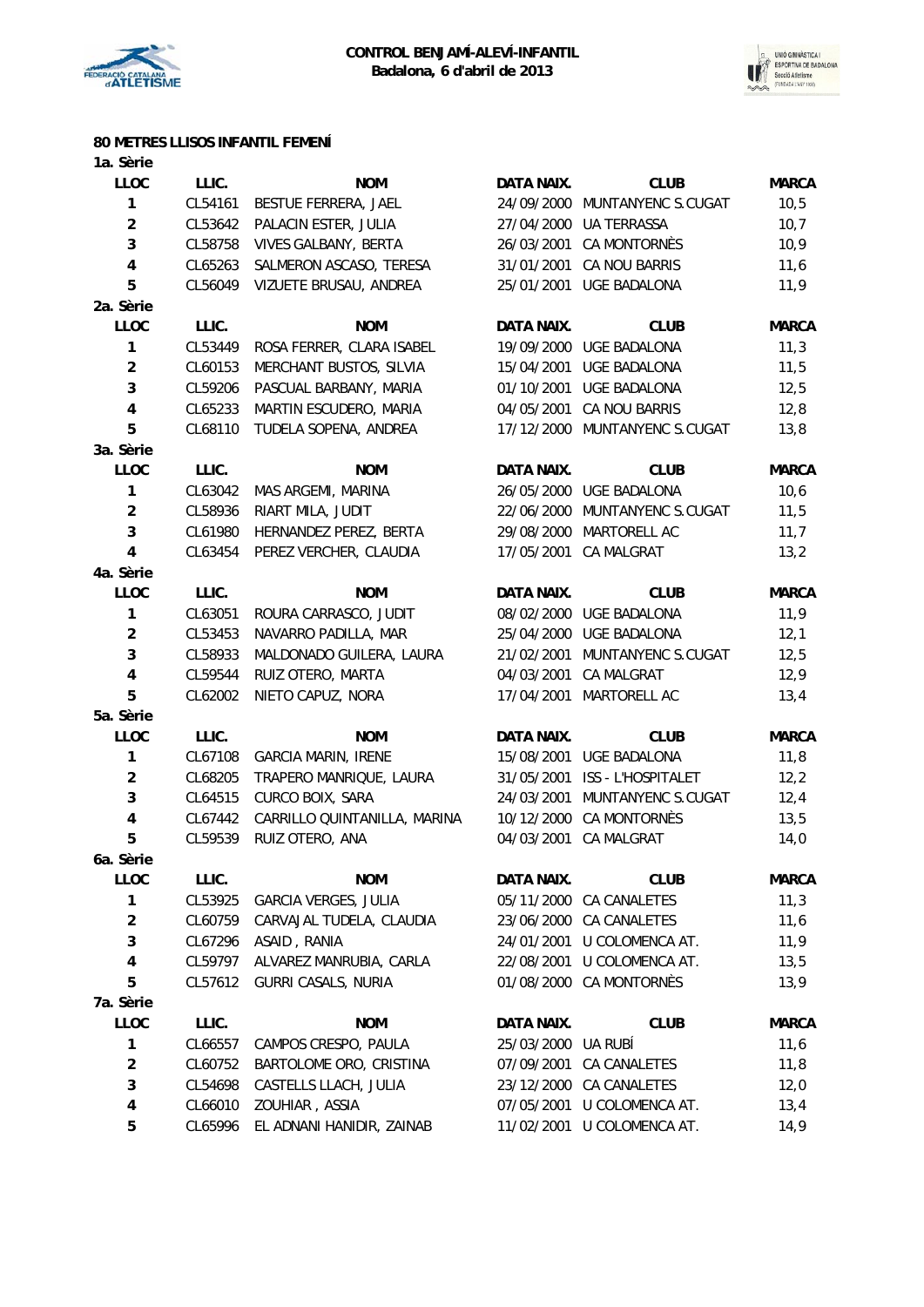



| 8a. Sèrie |  |
|-----------|--|
| LLOC.     |  |

| <b>LLOC</b>    | LLIC.   | <b>NOM</b>                 | DATA NAIX.         | <b>CLUB</b>             | <b>MARCA</b> |
|----------------|---------|----------------------------|--------------------|-------------------------|--------------|
|                | CL64187 | NAVARRETE MORETA, PAULA    |                    | 01/03/2000 CA CANALETES | 11,7         |
| $\overline{2}$ | CL66579 | VILCHES SEGURA, MARTA      | 08/09/2000 UA RUBÍ |                         | 11,9         |
| 3              | CL59518 | AVILES GUITERAS, PAULA     |                    | 24/09/2001 FC BARCELONA | 12,1         |
| 4              | CL57469 | <b>GARCIA GIRAUT, AINA</b> | 29/04/2001         | UA RUBÍ                 | 12,7         |
| 5              | CL63059 | CAÑABATE URGEL, MAR        | 14/08/2001         | CA CANALETES            | 13,0         |
| 9a. Sèrie      |         |                            |                    |                         |              |
| <b>LLOC</b>    | LLIC.   | <b>NOM</b>                 | DATA NAIX.         | <b>CLUB</b>             | <b>MARCA</b> |
|                | CL66556 | CAMPOS CRESPO, NEREA       | 26/06/2001         | UA RUBÍ                 | 12.5         |
| $\overline{2}$ | CL55844 | SERRANO RAMIREZ, SOFIA     | 27/10/2000         | UA BARBERÀ              | 12.8         |
| 3              | CL55926 | ARJONA HOLGADO, ALBA       | 27/09/2001         | UA RUBI                 | 13.0         |
| 4              | CL53277 | COMINO AMOR, MARTA         | 20/01/2000         | UA BARBERÀ              | 13.5         |
|                |         |                            |                    |                         |              |

### **1000 METRES LLISOS INFANTIL FEMENÍ**

| LLOC           | LLIC.   | <b>NOM</b>                  | DATA NAIX. | <b>CLUB</b>             | <b>MARCA</b> |
|----------------|---------|-----------------------------|------------|-------------------------|--------------|
|                | CL53925 | <b>GARCIA VERGES, JULIA</b> |            | 05/11/2000 CA CANALETES | 3, 20, 7     |
| $\overline{2}$ | CL58521 | MORALES ARROYO, MIREIA      | 03/11/2001 | UA RUBÍ                 | 3,34,7       |
| 3              | CL56049 | VIZUETE BRUSAU, ANDREA      | 25/01/2001 | <b>UGE BADALONA</b>     | 3, 37, 1     |
| 4              | CL55949 | SEBBAK REINON, PAULA        | 02/07/2001 | PENYA APA ANEM-HI       | 3,40,5       |
| 5              | CL66556 | CAMPOS CRESPO, NEREA        | 26/06/2001 | UA RUBÍ                 | 3,42,9       |
| 6              | CL58933 | MALDONADO GUILERA, LAURA    | 21/02/2001 | MUNTANYENC S.CUGAT      | 3,43,6       |
| 7              | CL66010 | ZOUHIAR, ASSIA              | 07/05/2001 | U COLOMENCA AT.         | 3,46,2       |
| 8              | CL64517 | CEBRIAN MORILLO, MARIA      | 26/07/2001 | MUNTANYENC S.CUGAT      | 3,48,4       |
| 9              | CL59206 | PASCUAL BARBANY, MARIA      | 01/10/2001 | <b>UGE BADALONA</b>     | 3,48,9       |
| 10             | CL57469 | <b>GARCIA GIRAUT, AINA</b>  | 29/04/2001 | UA RUBÍ                 | 3, 51, 2     |
| 11             | CL66579 | VILCHES SEGURA, MARTA       | 08/09/2000 | UA RUBÍ                 | 3,53,9       |
| 12             | CL67108 | <b>GARCIA MARIN, IRENE</b>  | 15/08/2001 | <b>UGE BADALONA</b>     | 3,55,5       |
| 13             | CL59544 | RUIZ OTERO, MARTA           | 04/03/2001 | <b>CA MALGRAT</b>       | 3,58,8       |
| 14             | CL59539 | RUIZ OTERO, ANA             | 04/03/2001 | <b>CA MALGRAT</b>       | 4, 22, 5     |
| 15             | CL63454 | PEREZ VERCHER, CLAUDIA      | 17/05/2001 | <b>CA MALGRAT</b>       | 4,26,7       |

### **80 METRES TANQUES INFANTIL FEMENÍ**

## **1a. Sèrie LLOC LLIC. NOM DATA NAIX. CLUB MARCA 1** CL58936 RIART MILA, JUDIT 22/06/2000 MUNTANYENC S.CUGAT 13,7 **2** CL58758 VIVES GALBANY, BERTA 26/03/2001 CA MONTORNÈS 13,9 **3** CL53642 PALACIN ESTER, JULIA 27/04/2000 UA TERRASSA 14,8 **4** CL67296 ASAID , RANIA 24/01/2001 U COLOMENCA AT. 20,3 **2a. Sèrie LLOC LLIC. NOM DATA NAIX. CLUB MARCA 1** CL61980 HERNANDEZ PEREZ, BERTA 29/08/2000 MARTORELL AC 15,1 **2** CL64515 CURCO BOIX, SARA 24/03/2001 MUNTANYENC S.CUGAT 16,6 **3** CL64517 CEBRIAN MORILLO, MARIA 26/07/2001 MUNTANYENC S.CUGAT 16,9 **4** CL67442 CARRILLO QUINTANILLA, MARINA 10/12/2000 CA MONTORNÈS 18,7 **3a. Sèrie LLOC LLIC. NOM DATA NAIX. CLUB MARCA 1** CL53449 ROSA FERRER, CLARA ISABEL 19/09/2000 UGE BADALONA 15,5 **2** CL65263 SALMERON ASCASO, TERESA 31/01/2001 CA NOU BARRIS 15,8 **3** CL58933 MALDONADO GUILERA, LAURA 21/02/2001 MUNTANYENC S.CUGAT 17,0 **4** CL59206 PASCUAL BARBANY, MARIA 01/10/2001 UGE BADALONA 17,4